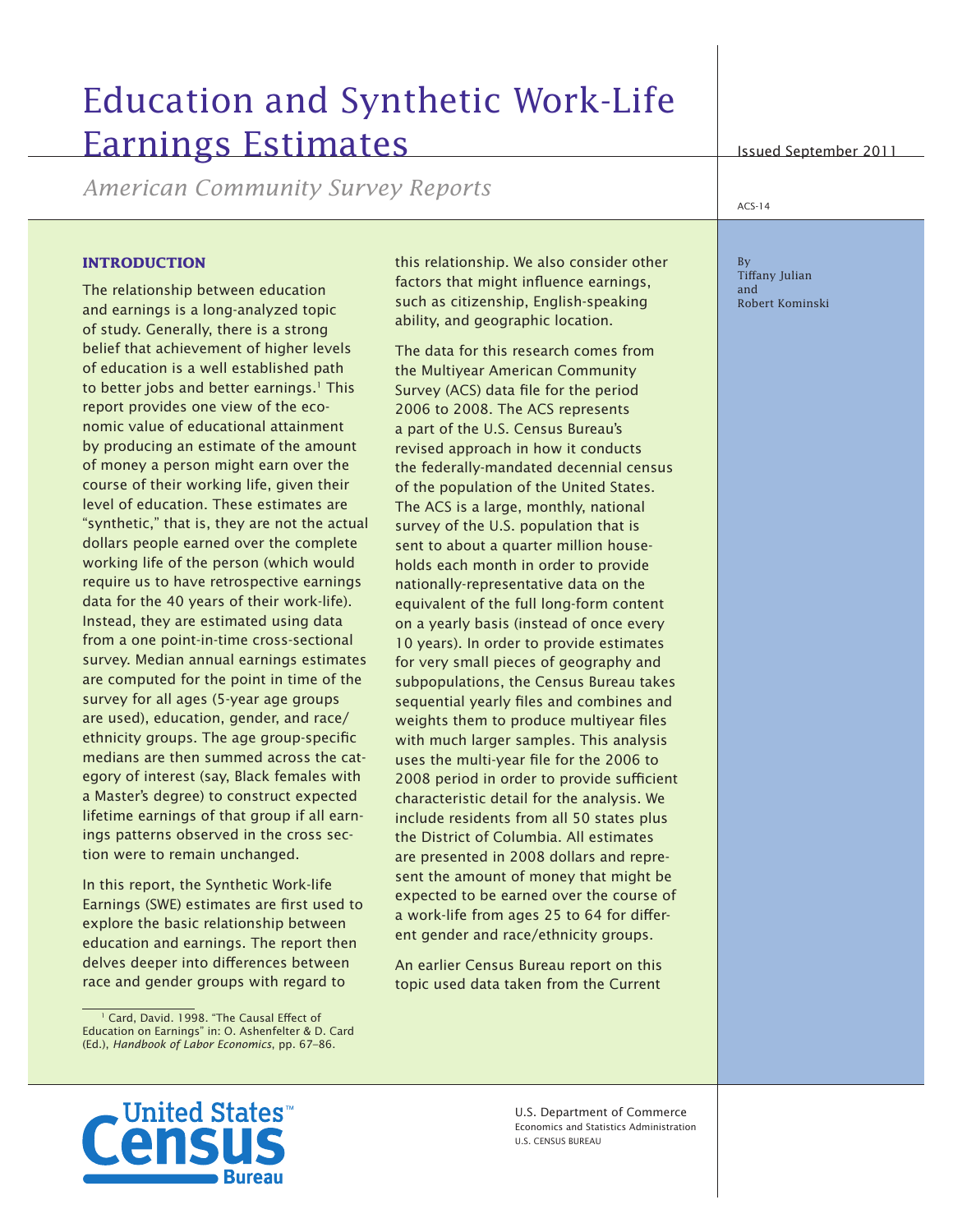Population Survey (CPS).<sup>2</sup> The methodology of that report was similar to that used in this report. However, because the 3-year dataset from the CPS is about one-tenth the size of the 3-year ACS dataset, this report allows detailed analysis of gender cross-classified by race/ ethnicity groups. Additionally, this report uses more exact 5-year age intervals for all groups, whereas the CPS report relied on less exact 10-year age cohorts for race and gender estimates. Finally, the ACS data, because of its content scope allows for the investigation of factors such as language ability, which is not a part of the CPS data collection.

#### **EDUCATION, EMPLOYMENT, AGE, AND EARNINGS IN THE UNITED STATES**

The level of education has risen steadily in America over the last 70 years (see Figure 1). In the 1940 Census, 24.5 percent of people aged 25 and over had at least a high school diploma. In 2008, 85 percent of this group had at least a high school diploma, and 27.7 percent had a bachelor's degree or higher. In addition, 10.2 percent of people aged 25 and over had advanced degrees.

Table 1 shows the median annual earnings for 9 distinct levels of education. With the exception of professional and doctorate degrees, annual earnings increase with each successive degree. Annual earnings ranged from around \$11,000 a



year for less than full-time, yearround workers without a high school degree to around \$100,000 for full-time, year-round workers with a professional degree.<sup>3</sup> This demonstrates there is a strong relationship between education and earnings.

Occupation is often the mechanism by which education is related to earnings. Higher levels of education allow people access to more specialized jobs that are often

associated with high pay. Degrees in many occupations are treated as job training that may be required for a position or earn the employee more pay within that position. While this report does not focus on the specific occupations individuals hold, it does consider the degree of labor force involvement. Another possible factor is the field of training in which a degree is received. Beginning with the 2009 data collection of the ACS, the field of bachelor's degree is being collected. Future reports may be able to examine the effect of this variable on work-life earnings as well.

<sup>2</sup> Day, Jennifer Cheeseman and Eric C. Newburger. 2002. "The Big Payoff: Educational Attainment and Synthetic Estimates of Work-Life Earnings." U.S. Census Bureau, *Current Population Reports*, P23–210. U.S. Census Bureau, Washington, DC.

<sup>&</sup>lt;sup>3</sup> None through eighth grade earned \$11,237 and ninth through twelfth grade earned \$11,274. They are not significantly different from each other.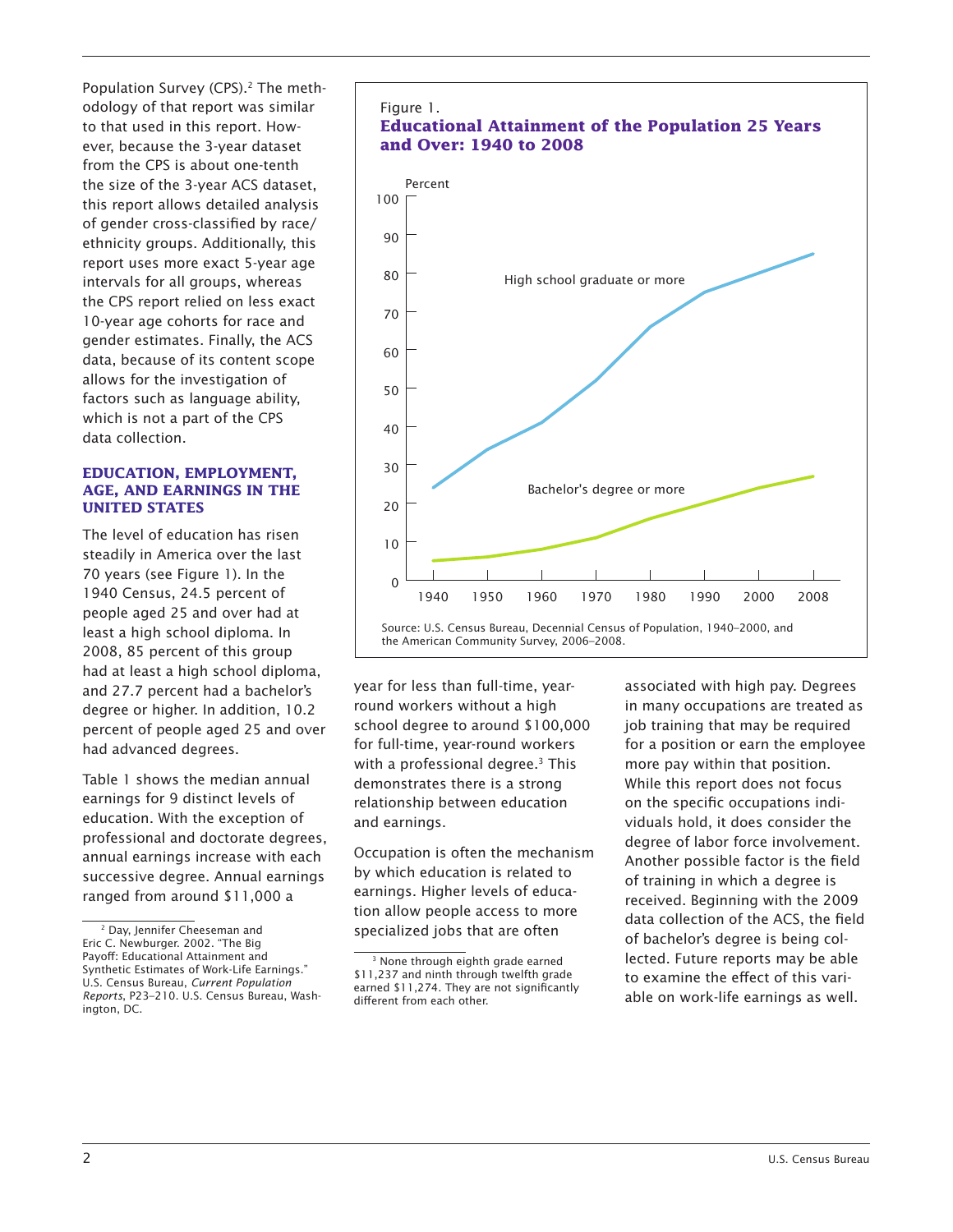### Table 1. **Annual Earnings by Level of Education and Work Status**

| Characteristic            |                          | All people         |                   | Full-time, year-round<br>workers |                       | Less than full-time,<br>year-round workers |                       | Did not work       |                                       |
|---------------------------|--------------------------|--------------------|-------------------|----------------------------------|-----------------------|--------------------------------------------|-----------------------|--------------------|---------------------------------------|
|                           | Population<br>aged 25-64 | Median<br>earnings | Standard<br>error | Median<br>earnings               | Percent of<br>persons | Median<br>earnings                         | Percent of<br>persons | Median<br>earnings | Percent of<br>persons                 |
| Total                     | 159,814,440              | \$27,455           | \$22              | \$42,850                         | 55                    | \$16,786                                   | 26                    | \$0                | 19                                    |
| <b>Education</b>          |                          |                    |                   |                                  |                       |                                            |                       |                    |                                       |
| None-8th grade            | 7,815,325                | \$10,271           | \$73              | \$23,277                         | 38                    | \$11,237                                   | 24                    | \$0                | 37                                    |
| 9th-12th grade $\ldots$   | 12,972,423               | \$10,996           | \$53              | \$27,470                         | 38                    | \$11,274                                   | 28                    | \$0                | 35                                    |
| High school graduate      | 45,408,258               | \$21,569           | \$22              | \$34,197                         | 53                    | \$13,790                                   | 25                    | \$0                | 22                                    |
| Some college.             | 33,450,090               | \$27,361           | \$25              | \$40,556                         | 56                    | \$15,604                                   | 27                    | \$0                | 17                                    |
| Associate's degree        | 13,299,842               | \$32,602           | \$60              | \$44,086                         | 60                    | \$18,957                                   | 26                    | \$0                | 14                                    |
| Bachelor's degree         | 30,138,179               | \$42,783           | \$42              | \$57,026                         | 62                    | \$25,074                                   | 26                    | \$0                | 12                                    |
| Master's degree           | 11,825,602               | \$53,716           | \$55              | \$69.958                         | 60                    | \$38,962                                   | 30                    | \$0                | 11                                    |
| Professional degree       | 3,152,004                | \$79,977           | \$345             | \$103,411                        | 67                    | \$49,187                                   | 25                    | \$0                | $\begin{array}{c} 8 \\ 7 \end{array}$ |
| Doctorate degree          | 1,752,717                | \$73,575           | \$263             | \$88,867                         | 68                    | \$50,275                                   | 25                    | \$0                |                                       |
| <b>Gender</b>             |                          |                    |                   |                                  |                       |                                            |                       |                    |                                       |
| Male                      | 79,365,902               | \$36,422           | \$40              | \$48,387                         | 65                    | \$20.905                                   | 22                    | \$0                | 13                                    |
| Female                    | 80,448,538               | \$20,050           | \$23              | \$36,904                         | 45                    | \$14,665                                   | 30                    | \$0                | 25                                    |
| <b>Race/Ethnicity</b>     |                          |                    |                   |                                  |                       |                                            |                       |                    |                                       |
| Hispanic                  | 22,222,265               | \$19,934           | \$42              | \$30,609                         | 54                    | \$13,870                                   | 26                    | \$0                | 20                                    |
| White alone, not Hispanic | 107,892,275              | \$31,461           | \$23              | \$46.941                         | 56                    | \$18,206                                   | 26                    | \$0                | 18                                    |
| Black alone, not Hispanic | 18,663,853               | \$21,239           | \$45              | \$35,658                         | 50                    | \$13,979                                   | 26                    | \$0                | 24                                    |
| Asian alone, not Hispanic | 7,671,544                | \$30,265           | \$73              | \$49,164                         | 55                    | \$20,099                                   | 26                    | \$0                | 19                                    |
| Other, not Hispanic       | 3,364,503                | \$21,699           | \$105             | \$38,985                         | 48                    | \$14,631                                   | 29                    | \$0                | 23                                    |
| Age                       |                          |                    |                   |                                  |                       |                                            |                       |                    |                                       |
| 25-29 years               | 20,684,074               | \$22,885           | \$61              | \$33,202                         | 53                    | \$13,857                                   | 33                    | \$0                | 14                                    |
| 30-34 years               | 19,441,898               | \$27,759           | \$67              | \$39.740                         | 57                    | \$16,255                                   | 28                    | \$0                | 15                                    |
| 35-39 years               | 21,055,841               | \$31,140           | \$45              | \$44,098                         | 59                    | \$17,442                                   | 26                    | \$0                | 15                                    |
| 40-44 years               | 22,084,838               | \$31,589           | \$44              | \$45,287                         | 60                    | \$17,502                                   | 26                    | \$0                | 15                                    |
| 45-49 years               | 22,860,068               | \$32,041           | \$39              | \$46,677                         | 60                    | \$18,252                                   | 25                    | \$0                | 16                                    |
| 50-54 years               | 21,005,699               | \$31,558           | \$40              | \$47,411                         | 58                    | \$19,385                                   | 24                    | \$0                | 18                                    |
| 55-59 years               | 18,210,745               | \$26,411           | \$40              | \$47,310                         | 50                    | \$18,949                                   | 24                    | \$0                | 25                                    |
| 60-64 years               | 14,471,277               | \$9,272            | \$82              | \$44,922                         | 35                    | \$14,952                                   | 24                    | \$0                | 42                                    |
|                           |                          |                    |                   |                                  |                       |                                            |                       |                    |                                       |

Note: Median earnings shown for the population aged 25-64, not the total population.

Source: U.S. Census Bureau, American Community Survey, 2006-2008.

to higher earnings, people with with very low levels of educa- of full-time employment and the more likely to be employed full- no earnings) in the previous year, for that employment. time, year-round, that is, they<br>
while this was much less likely<br>
Mas with employment status, educa-<br>
theld a job for the entire year and<br>
for people with professional or<br>
doctorate degrees. At every level<br>
fact, 68 percen

Figure 2 shows that, in addition Table 1 shows that many people both the result of higher likelihoods higher levels of education are tion had no work (and therefore higher levels of education required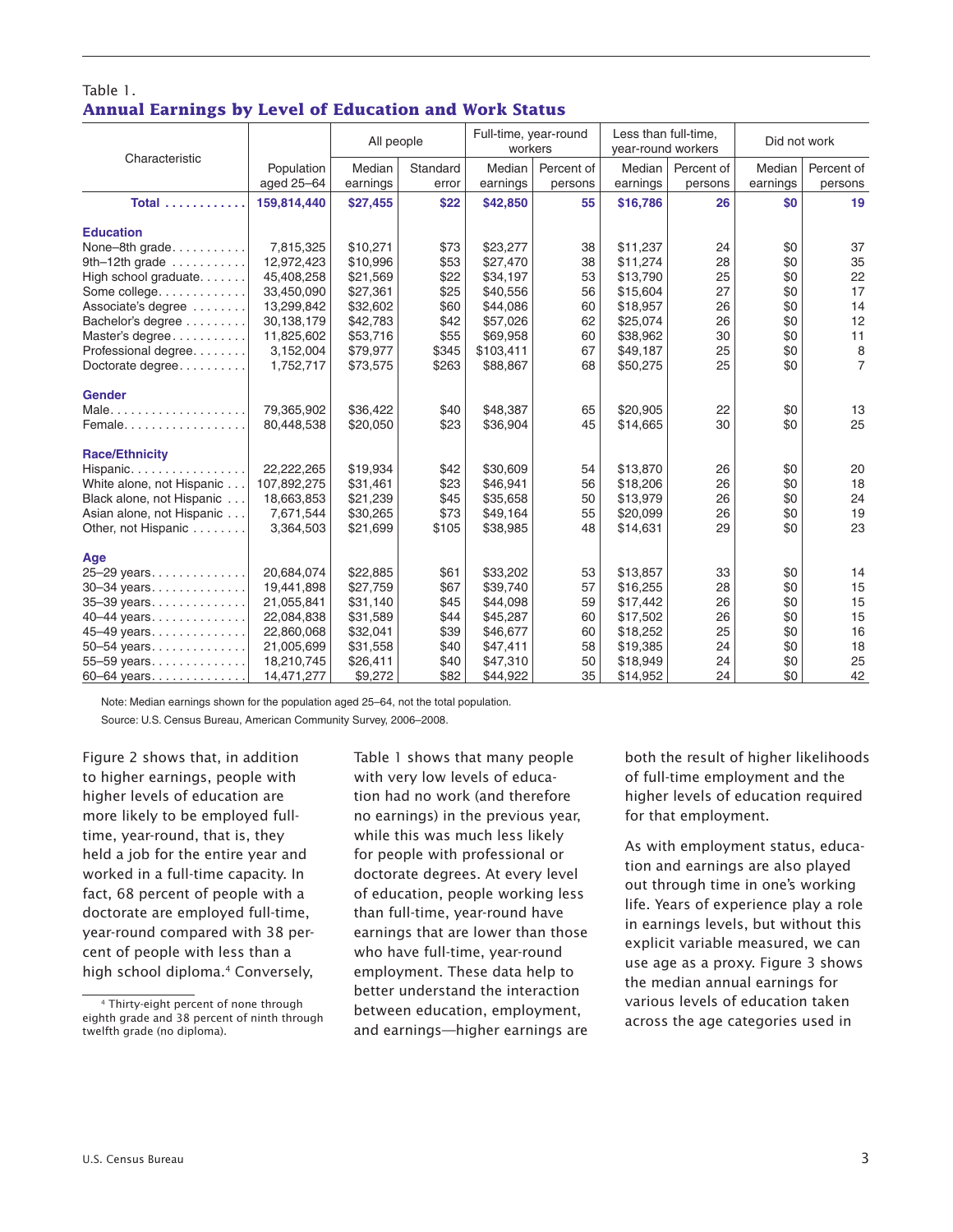

this report. As the figure demonstrates, there are different trajectories of earnings across the 40-year work-life period. Educational levels certainly vary, but even the trajectories themselves take different shapes. Thus, measuring earnings at various points in the working life is important for better overall synthetic estimates.

#### **SYNTHETIC WORK-LIFE EARNINGS ESTIMATES**

Computing the SWE estimates relies on the construction of a large table of annual median earnings for every combination of age, gender, race/ethnicity, and education. In this report we use:

- Eight 5-year age groups: 25 to 29, 30 to 34, 35 to 39, 40 to 44, 45 to 49, 50 to 54, 55 to 59, and 60 to 64.
- Two gender groups: male and female.
- Nine education levels: none through eighth grade, ninth through twelfth grade (no degree), high school graduate, some college, associate's degree, bachelor's degree, master's degree, professional degree, and doctorate degree.
- Five, nonoverlapping race/ ethnicity groups: Hispanic; White alone, not Hispanic; Black alone, not Hispanic; Asian alone,

not Hispanic; and Other, not Hispanic).<sup>5</sup>

• This table is created for each of the three employment status groups—full-time, year-round workers; all workers with earnings; and all persons. This yields

<sup>&</sup>lt;sup>5</sup> This report will refer to the White alone. not Hispanic population as White; the Black alone, not Hispanic population as Black; the Asian alone, not Hispanic population as Asian; and the Some Other Race alone, not Hispanic and the Two or More Races, not Hispanic population as Other. Use of the single-race population does not imply that it is the preferred method of presenting or analyzing data. The Census Bureau uses a variety of approaches. In this report, the term Hispanic refers to people who are Hispanic of any race. These groups have been chosen to provide complete and unduplicated coverage of the total population. The "Other, not Hispanic" group covers a wide range of small and distinct race groups, including American Indian and Alaska Native groups, as well as all persons reporting multiple races. We have chosen to consolidate this overall small proportionate group rather than exclude it from the analysis.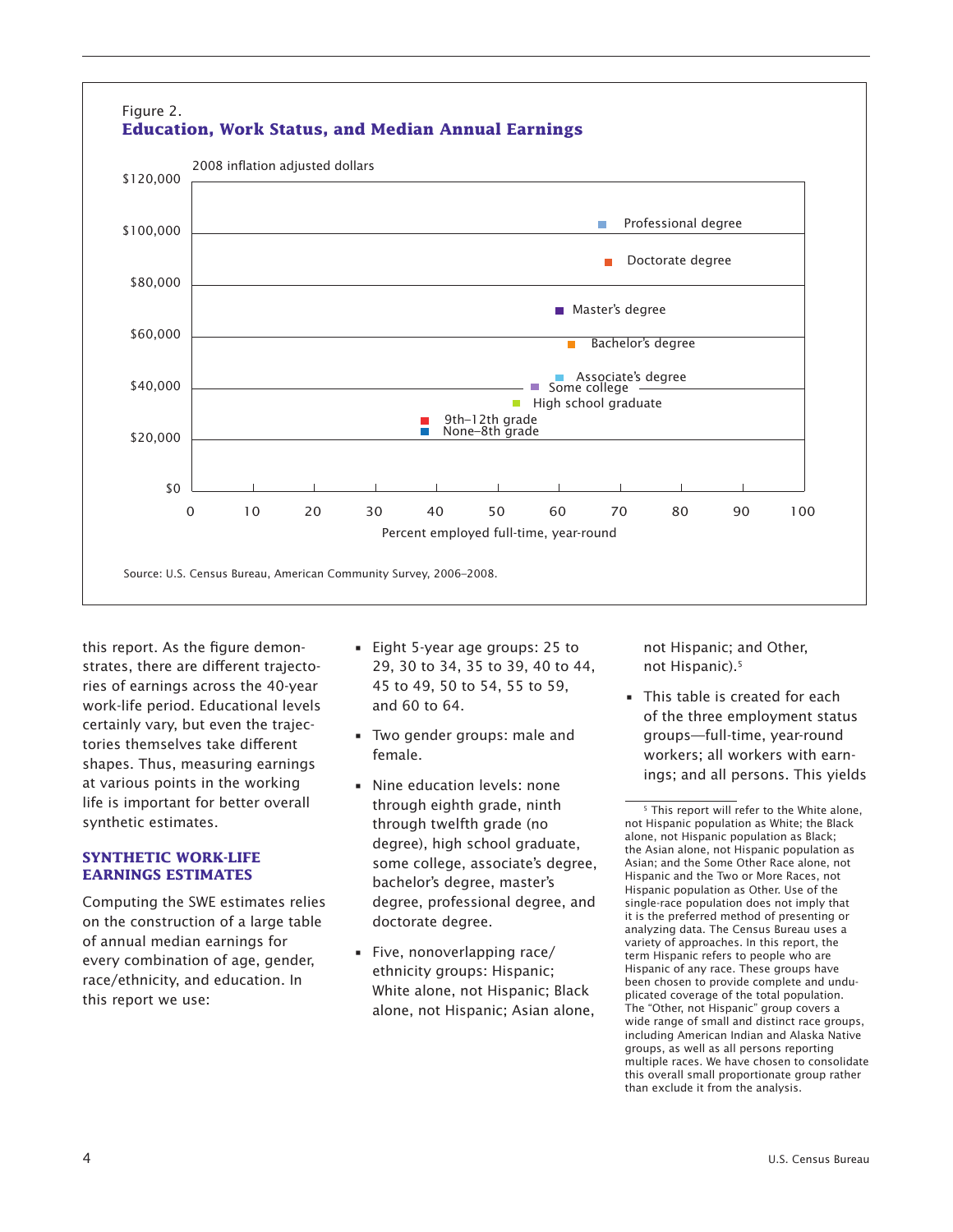

qender-race/ethnicity-education  $(44,098\times5) + (45,287\times5) +$  of variability.<sup>7</sup> combination within a given work  $(46,677\times5) + (47,411\times5) +$ status, simply sum across the  $(547,310\times5) + (544,922\times5) =$ <br>**DEMOGRAPHIC VARIATION IN SYNTHETIC WORK-LIFE IN SYNTHETIC WORK-L**<br> **IN SYNTHETIC WORK-LIFE IS ARRIVE ARRIVES** 

Table 1 shows the median earnings estimates across the 90 gender- relationship for the ten different in each age group. We can calculate For full-time, year-round work- tions from Table 2-A for full-time, the SWE estimate for all full-time, ers, the median SWE ranges from year-round workers. While the numbers, as demonstrated in females with education of none relationship is quite similar across the following. through eighth grade, to a high of groups, the overall levels of SWE

tiplied by 5) to yield the SWE for<br>that group.<sup>6</sup> Tables 2-A, 2-B, and 2-C give the<br>that group.<sup>6</sup> The panels of Tables 2-A, 2-B, and<br>2-C demonstrate broad differences

 $\frac{1}{2}$   $\frac{1}{2}$   $\frac{1}{2}$   $\frac{1}{2}$   $\frac{1}{2}$   $\frac{1}{2}$   $\frac{1}{2}$   $\frac{1}{2}$   $\frac{1}{2}$   $\frac{1}{2}$   $\frac{1}{2}$   $\frac{1}{2}$   $\frac{1}{2}$   $\frac{1}{2}$   $\frac{1}{2}$   $\frac{1}{2}$   $\frac{1}{2}$   $\frac{1}{2}$   $\frac{1}{2}$   $\frac{1}{2}$   $\frac{1}{2}$   $\frac{1}{2}$ 

three, 720-cell tables. For any  $(333,202\times5) + (339,740\times5) +$  2-B and 2-C show similar patterns

(*Earnings*<sub>35-39</sub>×5) + (*Earnings*<sub>30-34</sub>×5) +<br>
(*Earnings*<sub>35-39</sub>×5) + (*Earnings*<sub>30-34</sub>×5) +<br>
(*Earnings*<sub>35-39</sub>×5) + (*Earnings*<sub>50-54</sub>×5) +<br>
(*Earnings*<sub>55-59</sub>×5) + (*Earnings*<sub>50-54</sub>×5) +<br>
(*Earnings*<sub>55-59</sub>×5) + ( for all full-time, year-round workers race/ethnicity-education groups. gender and race/ethnicity combinayear-round workers using these a low of \$704,005 for Hispanic form of the education and earnings

available in Kominski and Julian. 2010. Cally different from Asian males<br>"Developing Synthetic Worklife Earnings" buith a nucleasianal deguse). Tab "Developing Synthetic Worklife Earnings" with a professional degree). Tables The Contailed, 720-cell tables available by<br>Estimates." <www.census.gov/hhes /socdemo/education/data/acs/index.html>. request.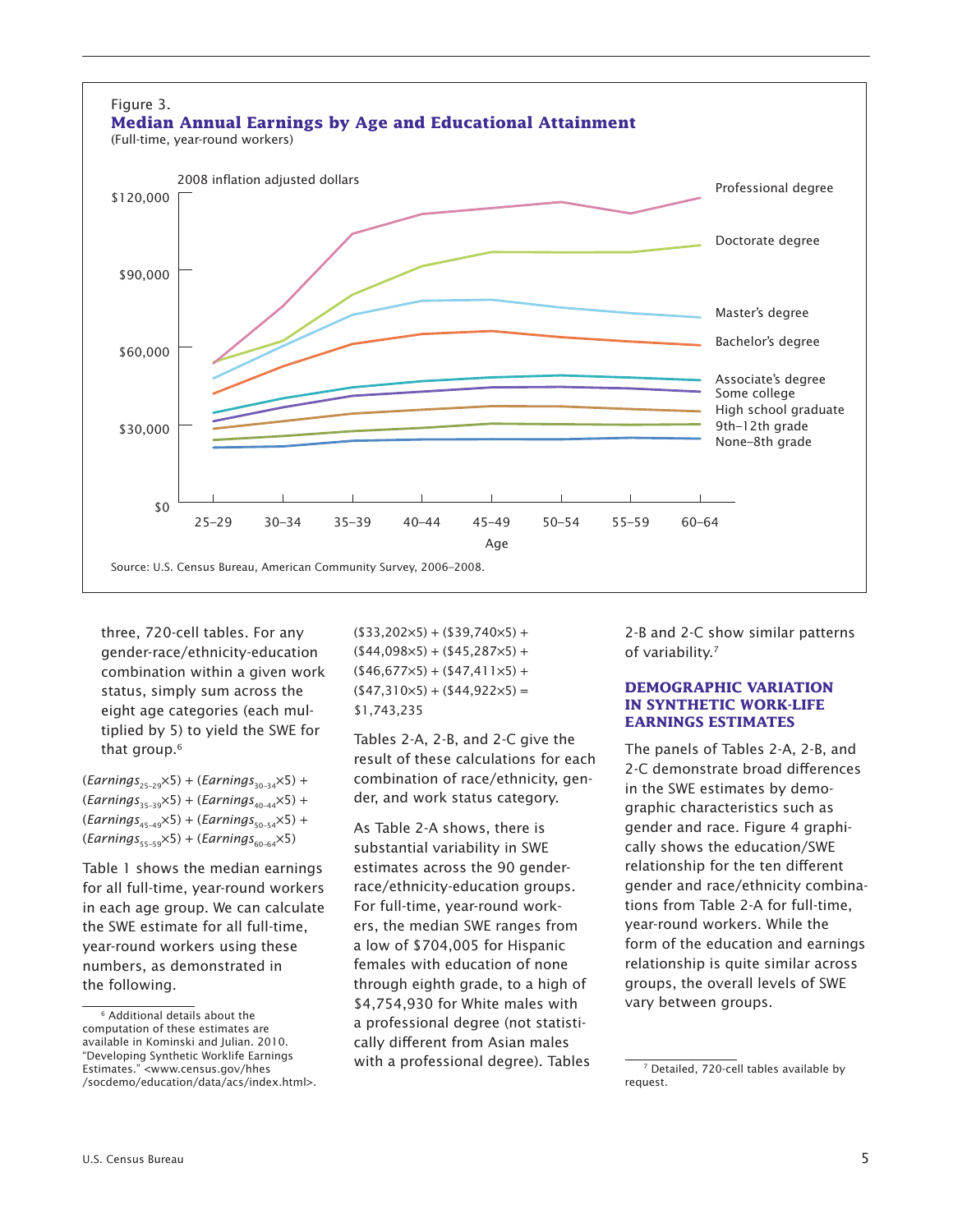### Table 2-A. **Median Synthetic Work-Life Earnings by Education, Race/Ethnicity, and Gender: Full-Time, Year-Round Workers**

|                                              | Male                |           | Female              |           |  |
|----------------------------------------------|---------------------|-----------|---------------------|-----------|--|
| Characteristic                               | Synthetic work-life | Standard  | Synthetic work-life | Standard  |  |
|                                              | earnings            | error     | earnings            | error     |  |
|                                              |                     |           |                     |           |  |
| <b>Hispanic</b>                              |                     |           |                     |           |  |
| None-8th grade                               | \$976,727           | \$3,152   | \$704,005           | \$3,573   |  |
| 9th-12th grade                               | \$1,136,694         | \$5,576   | \$811,885           | \$4,993   |  |
| High school graduate                         | \$1,306,747         | \$6,144   | \$1,021,242         | \$4,202   |  |
| Some college.                                | \$1,679,364         | \$7,618   | \$1,301,068         | \$7,222   |  |
| Associate's degree                           | \$1,837,607         | \$14,849  | \$1,446,134         | \$11,693  |  |
| Bachelor's degree                            | \$2,080,558         | \$14,046  | \$1,701,767         | \$11,850  |  |
| Master's degree                              | \$2,791,370         | \$31,625  | \$2,255,883         | \$22,522  |  |
| Professional degree                          | \$3,120,466         | \$107,267 | \$2,334,295         | \$67,399  |  |
| Doctorate degree                             | \$3,109,666         | \$121,372 | \$2,624,329         | \$94,510  |  |
| <b>White Alone, Not Hispanic</b>             |                     |           |                     |           |  |
| None-8th grade                               | \$1,351,121         | \$9,733   | \$932,641           | \$11,554  |  |
| 9th-12th grade $\ldots \ldots \ldots \ldots$ | \$1,443,984         | \$4,354   | \$947,568           | \$4,205   |  |
| High school graduate.                        | \$1,690,285         | \$1,993   | \$1,183,917         | \$1,304   |  |
| Some college.                                | \$1,985,967         | \$2,080   | \$1,406,249         | \$1,940   |  |
| Associate's degree                           | \$2,086,488         | \$4,038   | \$1,607,609         | \$3.052   |  |
| Bachelor's degree                            | \$2,847,953         | \$3,827   | \$2,028,096         | \$2,958   |  |
| Master's degree                              | \$3,318,658         | \$6,793   | \$2,366,374         | \$4,053   |  |
| Professional degree                          | \$4,754,930         | \$24,973  | \$3,200,311         | \$18,546  |  |
| Doctorate degree                             | \$3,692,684         | \$19,536  | \$2,967,826         | \$18,805  |  |
| <b>Black Alone, Not Hispanic</b>             |                     |           |                     |           |  |
| None-8th grade                               | \$1,045,580         | \$19,926  | \$863,231           | \$16,216  |  |
| 9th $-12$ th grade                           | \$1,124,778         | \$9,985   | \$861,353           | \$5,715   |  |
| High school graduate.                        | \$1,340,407         | \$5,031   | \$1,070,827         | \$3,720   |  |
| Some college.                                | \$1,601,729         | \$7,010   | \$1,308,183         | \$4,590   |  |
| Associate's degree                           | \$1,724,599         | \$12,357  | \$1,463,652         | \$9,495   |  |
| Bachelor's degree                            | \$2,107,728         | \$12,238  | \$1,859,380         | \$8,642   |  |
| Master's degree                              | \$2,530,574         | \$25,295  | \$2,310,171         | \$12,090  |  |
| Professional degree                          | \$3,521,784         | \$77,518  | \$2,847,709         | \$53,871  |  |
| Doctorate degree                             | \$2,912,750         | \$69,795  | \$2,881,587         | \$67,031  |  |
| <b>Asian Alone, Not Hispanic</b>             |                     |           |                     |           |  |
| None-8th grade                               | \$1,003,783         | \$19,132  | \$864,579           | \$16,235  |  |
| 9th-12th grade $\dots\dots\dots\dots\dots$   | \$1,159,638         | \$16,524  | \$942,418           | \$14,461  |  |
| High school graduate.                        | \$1,292,822         | \$10,420  | \$1,059,678         | \$7,315   |  |
| Some college.                                | \$1,678,196         | \$14,528  | \$1,394,305         | \$11,002  |  |
| Associate's degree                           | \$1,843,014         | \$18,282  | \$1,600,797         | \$17,984  |  |
| Bachelor's degree                            | \$2,437,516         | \$15,225  | \$2,061,186         | \$11,656  |  |
| Master's degree                              | \$3,454,087         | \$18,621  | \$2,735,465         | \$26,871  |  |
| Professional degree                          | \$4,700,782         | \$91,225  | \$3,680,543         | \$106,135 |  |
| Doctorate degree                             | \$3,601,577         | \$40,889  | \$3,134,482         | \$87,894  |  |
| <b>Other, Not Hispanic</b>                   |                     |           |                     |           |  |
|                                              | \$1,228,762         | \$32,412  | \$848,544           | \$28,385  |  |
| None-8th grade.<br>9th-12th grade            | \$1,320,118         | \$27,908  | \$902,420           | \$19,700  |  |
| High school graduate                         | \$1,478,622         | \$12,851  | \$1,135,015         | \$10,849  |  |
| Some college.                                | \$1,757,852         | \$21,149  | \$1,321,789         | \$10,330  |  |
| Associate's degree                           | \$1,857,056         | \$26,447  | \$1,513,536         | \$18,165  |  |
| Bachelor's degree                            | \$2,381,770         | \$25,746  | \$1,866,935         | \$20,691  |  |
| Master's degree                              | \$2,954,449         | \$53,872  | \$2,217,916         | \$49,229  |  |
| Professional degree.                         | \$4,086,575         | \$246,403 | \$2,889,210         | \$160,628 |  |
| Doctorate degree                             | \$3,318,995         | \$160,809 | \$2,678,873         | \$151,809 |  |

Note: Synthetic work-life earnings represent expected earnings over a 40-year time period for the population aged 25–64 based on annual earnings from a single (cross-sectional) point in time. The estimate was calculated by adding median earnings for eight 5-year age groups, multiplied by five.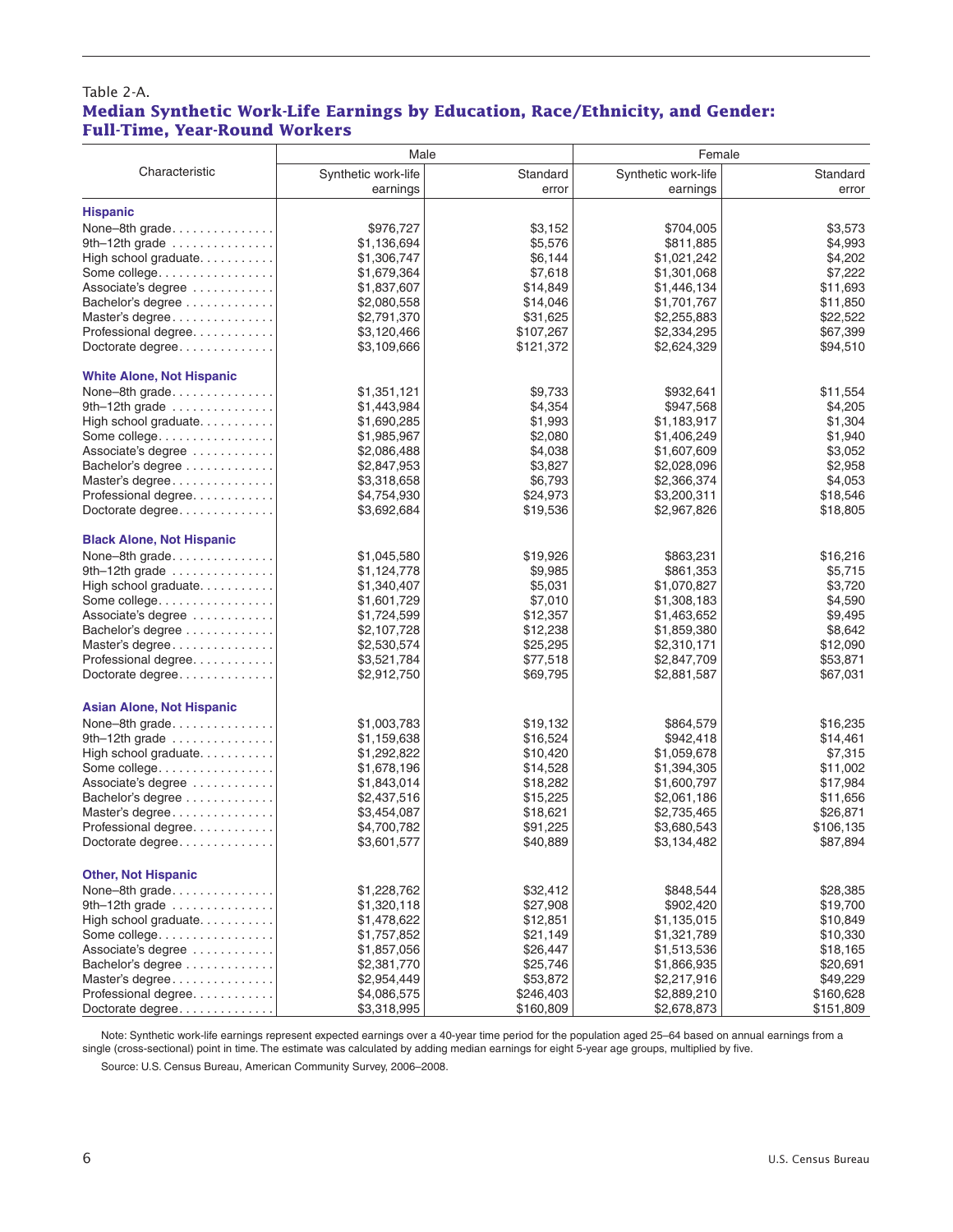#### Table 2-B. **Median Synthetic Work-Life Earnings by Education, Race/Ethnicity, and Gender: All Workers**

|                                  | Male                       |           | Female              |           |  |
|----------------------------------|----------------------------|-----------|---------------------|-----------|--|
| Characteristic                   | Synthetic work-life        | Standard  | Synthetic work-life | Standard  |  |
|                                  | earnings                   | error     | earnings            | error     |  |
|                                  |                            |           |                     |           |  |
| <b>Hispanic</b>                  |                            |           |                     |           |  |
| None-8th grade.                  | \$870,275                  | \$3,330   | \$540,148           | \$2,653   |  |
| 9th-12th grade                   | \$1,008,029                | \$4,079   | \$620,212           | \$3,703   |  |
| High school graduate.            | \$1,165,432                | \$4,648   | \$798,769           | \$3,491   |  |
| Some college.                    | \$1,494,563                | \$6,582   | \$1,033,088         | \$5,381   |  |
| Associate's degree               | \$1,654,826                | \$13,782  | \$1,174,274         | \$8,814   |  |
| Bachelor's degree                | \$1,878,411                | \$12,405  | \$1,442,172         | \$11,418  |  |
| Master's degree                  | \$2,500,793                | \$30,265  | \$2,021,623         | \$17,882  |  |
| Professional degree              | \$2,687,056                | \$77,031  | \$1,831,512         | \$59,076  |  |
| Doctorate degree                 | \$2,777,200                | \$65,619  | \$2,296,287         | \$72,378  |  |
|                                  |                            |           |                     |           |  |
| <b>White Alone, Not Hispanic</b> |                            |           |                     |           |  |
| None-8th grade.                  | \$1,056,523                | \$7,959   | \$574,928           | \$6,880   |  |
| 9th $-12$ th grade               | \$1,186,229                | \$3,675   | \$639,647           | \$3,088   |  |
| High school graduate.            | \$1,510,442                | \$1,748   | \$911,031           | \$1,432   |  |
| Some college.                    | \$1,790,985                | \$2,292   | \$1,090,437         | \$1,617   |  |
| Associate's degree               | \$1,916,932                | \$3,453   | \$1,303,304         | \$2,608   |  |
| Bachelor's degree                | \$2,587,591                | \$4,130   | \$1,612,414         | \$2,359   |  |
| Master's degree                  | \$2,957,361                | \$5,815   | \$2,006,950         | \$3,198   |  |
| Professional degree.             | \$4,449,503                | \$22,669  | \$2,576,982         | \$12,187  |  |
| Doctorate degree                 | \$3,403,123                | \$14,212  | \$2,547,199         | \$14,236  |  |
| <b>Black Alone, Not Hispanic</b> |                            |           |                     |           |  |
| None-8th grade                   | \$765,997                  | \$18,279  | \$590,014           | \$11,581  |  |
| 9th-12th grade                   | \$821,293                  | \$7,235   | \$610,917           | \$4,536   |  |
|                                  |                            | \$3,882   | \$868,305           | \$3,263   |  |
| High school graduate.            | \$1,138,313<br>\$1,383,964 | \$7,215   | \$1,088,714         | \$4,217   |  |
| Some college.                    |                            |           |                     |           |  |
| Associate's degree               | \$1,544,448                | \$10,388  | \$1,249,944         | \$7,123   |  |
| Bachelor's degree                | \$1,913,538                | \$10,720  | \$1,660,787         | \$7,342   |  |
| Master's degree                  | \$2,325,767                | \$19,805  | \$2,108,617         | \$11,885  |  |
| Professional degree              | \$3,114,131                | \$75,505  | \$2,515,271         | \$53,365  |  |
| Doctorate degree                 | \$2,589,390                | \$61,045  | \$2,629,772         | \$52,547  |  |
| <b>Asian Alone, Not Hispanic</b> |                            |           |                     |           |  |
| None-8th grade                   | \$837,888                  | \$13,103  | \$662,282           | \$9,712   |  |
| 9th-12th grade                   | \$999,866                  | \$11,915  | \$735,906           | \$10,703  |  |
| High school graduate.            | \$1,157,460                | \$8,579   | \$855,045           | \$6,214   |  |
| Some college.                    | \$1,483,683                | \$10,867  | \$1,127,116         | \$11,556  |  |
| Associate's degree               | \$1,632,577                | \$18,194  | \$1,306,873         | \$16,294  |  |
| Bachelor's degree                | \$2,179,639                | \$12,005  | \$1,677,965         | \$9,296   |  |
| Master's degree                  | \$3,125,091                | \$21,828  | \$2,176,211         | \$28,256  |  |
| Professional degree.             | \$4,420,816                | \$82,257  | \$3,092,045         | \$65,518  |  |
| Doctorate degree                 | \$3,351,721                | \$25,214  | \$2,642,467         | \$59,556  |  |
|                                  |                            |           |                     |           |  |
| <b>Other, Not Hispanic</b>       |                            |           |                     |           |  |
| None-8th grade                   | \$932,343                  | \$34,659  | \$613,666           | \$20,749  |  |
| 9th-12th grade                   | \$949,258                  | \$19,399  | \$594,242           | \$12,410  |  |
| High school graduate.            | \$1,222,863                | \$10,056  | \$854,512           | \$8,570   |  |
| Some college.                    | \$1,466,827                | \$12,812  | \$1,030,573         | \$10,508  |  |
| Associate's degree               | \$1,596,203                | \$26,626  | \$1,213,828         | \$15,519  |  |
| Bachelor's degree                | \$2,079,016                | \$29,050  | \$1,525,190         | \$17,299  |  |
| Master's degree                  | \$2,550,093                | \$50,572  | \$1,888,242         | \$28,330  |  |
| Professional degree              | \$3,556,540                | \$199,271 | \$2,268,518         | \$96,249  |  |
| Doctorate degree                 | \$2,935,274                | \$154,895 | \$2,411,461         | \$159,437 |  |

Note: Synthetic work-life earnings represent expected earnings over a 40-year time period for the population aged 25–64 based on annual earnings from a single (cross-sectional) point in time. The estimate was calculated by adding median earnings for eight 5-year age groups, multiplied by five.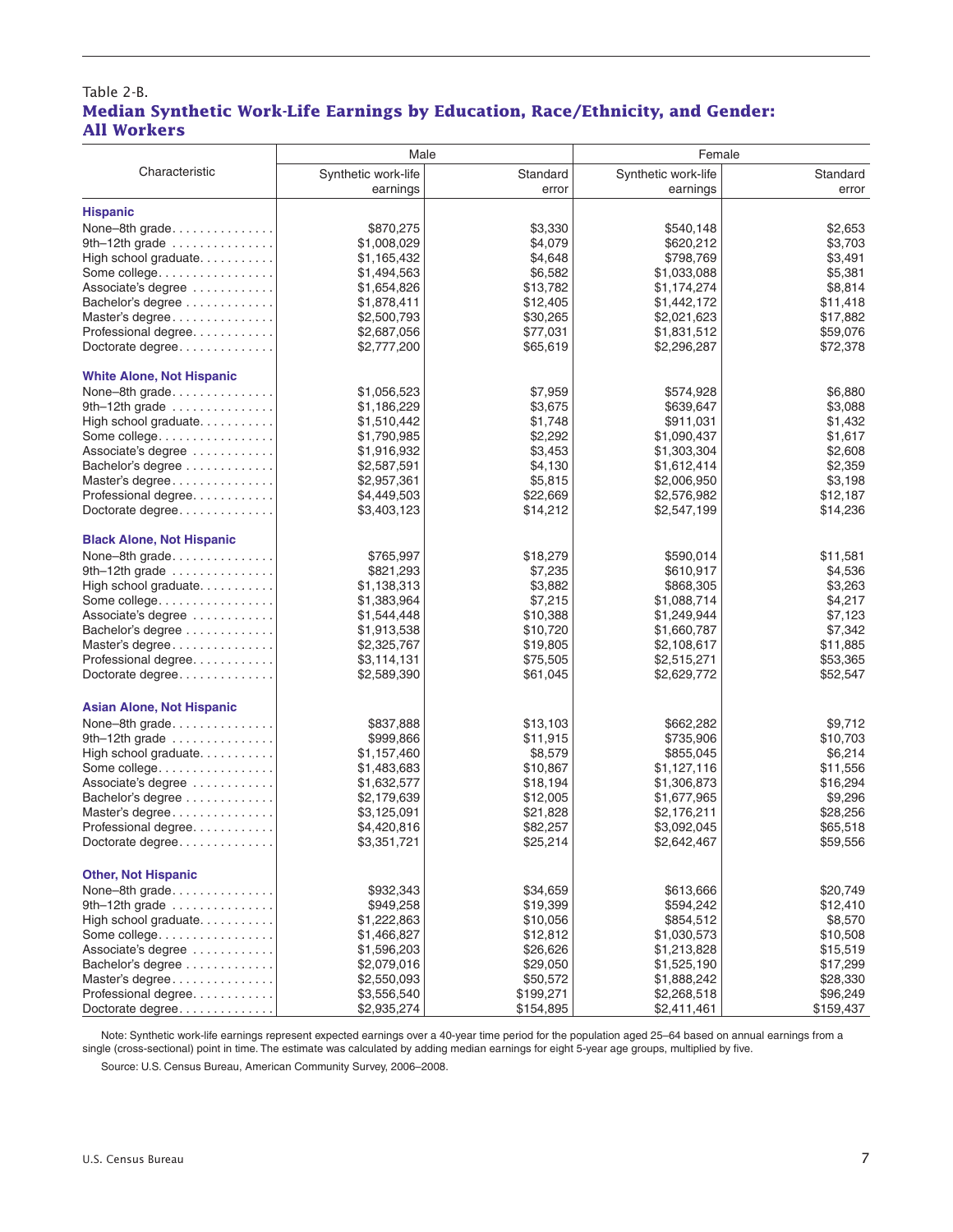#### Table 2-C. **Median Synthetic Work-Life Earnings by Education, Race/Ethnicity, and Gender: All Persons**

|                                            | Male                |           | Female              |           |  |  |
|--------------------------------------------|---------------------|-----------|---------------------|-----------|--|--|
| Characteristic                             | Synthetic work-life | Standard  | Synthetic work-life | Standard  |  |  |
|                                            | earnings            | error     | earnings            | error     |  |  |
|                                            |                     |           |                     |           |  |  |
| <b>Hispanic</b>                            |                     |           |                     |           |  |  |
|                                            | \$758,198           | \$3,306   | \$148,106           | \$3,546   |  |  |
| 9th-12th grade                             | \$810,681           | \$6,129   | \$204,586           | \$5,110   |  |  |
| High school graduate.                      | \$997,242           | \$5,189   | \$466,935           | \$3,351   |  |  |
| Some college.                              | \$1,302,446         | \$8,733   | \$724,707           | \$6,718   |  |  |
| Associate's degree                         | \$1,476,446         | \$14,727  | \$893,341           | \$11,441  |  |  |
| Bachelor's degree                          | \$1,713,881         | \$13,141  | \$1,102,840         | \$10,320  |  |  |
| Master's degree                            | \$2,333,141         | \$26,701  | \$1,758,151         | \$26,348  |  |  |
| Professional degree                        | \$2,456,926         | \$82,629  | \$1,186,925         | \$58,880  |  |  |
| Doctorate degree                           | \$2,566,943         | \$64,680  | \$2,019,318         | \$111,559 |  |  |
| <b>White Alone, Not Hispanic</b>           |                     |           |                     |           |  |  |
| None-8th grade.                            | \$319,264           | \$8,414   | \$76,408            | \$418     |  |  |
| 9th-12th grade                             | \$766,007           | \$4,575   | \$138,443           | \$3,302   |  |  |
| High school graduate                       | \$1,254,473         | \$1,868   | \$570,784           | \$1,613   |  |  |
| Some college.                              | \$1,567,250         | \$2,569   | \$774,963           | \$2,136   |  |  |
| Associate's degree                         | \$1,730,550         | \$4,184   | \$1,031,254         | \$3,209   |  |  |
| Bachelor's degree                          | \$2,387,048         | \$3,873   | \$1,256,771         | \$2,657   |  |  |
| Master's degree                            | \$2.760.733         | \$6,313   | \$1,738,309         | \$3.803   |  |  |
| Professional degree                        | \$4,266,106         | \$19,510  | \$2,228,909         | \$12,427  |  |  |
| Doctorate degree                           | \$3,273,496         | \$14,916  | \$2,360,189         | \$15,318  |  |  |
| <b>Black Alone, Not Hispanic</b>           |                     |           |                     |           |  |  |
| None-8th grade                             | \$86,828            | \$903     | \$81,243            | \$889     |  |  |
| 9th-12th grade                             | \$128,997           | \$6,770   | \$123,372           | \$4,657   |  |  |
| High school graduate.                      | \$725,592           | \$4,897   | \$547,531           | \$3,256   |  |  |
| Some college.                              | \$1,032,421         | \$8,514   | \$801,444           | \$5,850   |  |  |
| Associate's degree                         | \$1,254,105         | \$11,898  | \$1,022,889         | \$9,948   |  |  |
| Bachelor's degree                          | \$1,688,325         | \$13,249  | \$1,431,940         | \$9,607   |  |  |
| Master's degree                            | \$2,134,790         | \$20,916  | \$1,892,687         | \$16,661  |  |  |
| Professional degree                        | \$2,827,172         | \$78,864  | \$2,226,001         | \$54,828  |  |  |
| Doctorate degree                           | \$2,364,483         | \$64,407  | \$2,370,166         | \$62,954  |  |  |
|                                            |                     |           |                     |           |  |  |
| <b>Asian Alone, Not Hispanic</b>           |                     |           |                     |           |  |  |
| None-8th grade                             | \$596,056           | \$13,211  | \$228,381           | \$13,061  |  |  |
| 9th-12th grade $\dots\dots\dots\dots\dots$ | \$799,743           | \$13,472  | \$345,055           | \$12,427  |  |  |
| High school graduate                       | \$993,799           | \$7,808   | \$496,563           | \$6,700   |  |  |
| Some college.                              | \$1,313,253         | \$13,024  | \$747,663           | \$12,606  |  |  |
| Associate's degree                         | \$1,459,483         | \$18,331  | \$897,533           | \$17,887  |  |  |
| Bachelor's degree                          | \$1,951,381         | \$11,866  | \$1,132,591         | \$10,724  |  |  |
| Master's degree                            | \$2,897,024         | \$22,101  | \$1,558,365         | \$26,994  |  |  |
| Professional degree.                       | \$4,137,925         | \$86,176  | \$2,528,510         | \$71,279  |  |  |
| Doctorate degree                           | \$3,227,523         | \$36,644  | \$2,283,537         | \$63,649  |  |  |
| <b>Other, Not Hispanic</b>                 |                     |           |                     |           |  |  |
|                                            | \$371,945           | \$33,060  | \$79,947            | \$1,606   |  |  |
| 9th-12th grade                             | \$419,778           | \$23,032  | \$100,666           | \$7,263   |  |  |
| High school graduate.                      | \$828,292           | \$10,467  | \$440,540           | \$9,586   |  |  |
| Some college.                              | \$1,120,436         | \$17,432  | \$652,351           | \$10,938  |  |  |
| Associate's degree                         | \$1,245,553         | \$32,332  | \$877,069           | \$25,750  |  |  |
| Bachelor's degree                          | \$1,824,856         | \$23,195  | \$1,197,324         | \$15,788  |  |  |
| Master's degree                            | \$2,325,529         | \$49,460  | \$1,618,260         | \$34,519  |  |  |
| Professional degree                        | \$3,235,951         | \$159,141 | \$1,834,824         | \$105,483 |  |  |
| Doctorate degree                           | \$2,669,137         | \$160,794 | \$1,938,912         | \$126,441 |  |  |

Note: Synthetic work-life earnings represent expected earnings over a 40-year time period for the population aged 25–64 based on annual earnings from a single (cross-sectional) point in time. The estimate was calculated by adding median earnings for eight 5-year age groups, multiplied by five.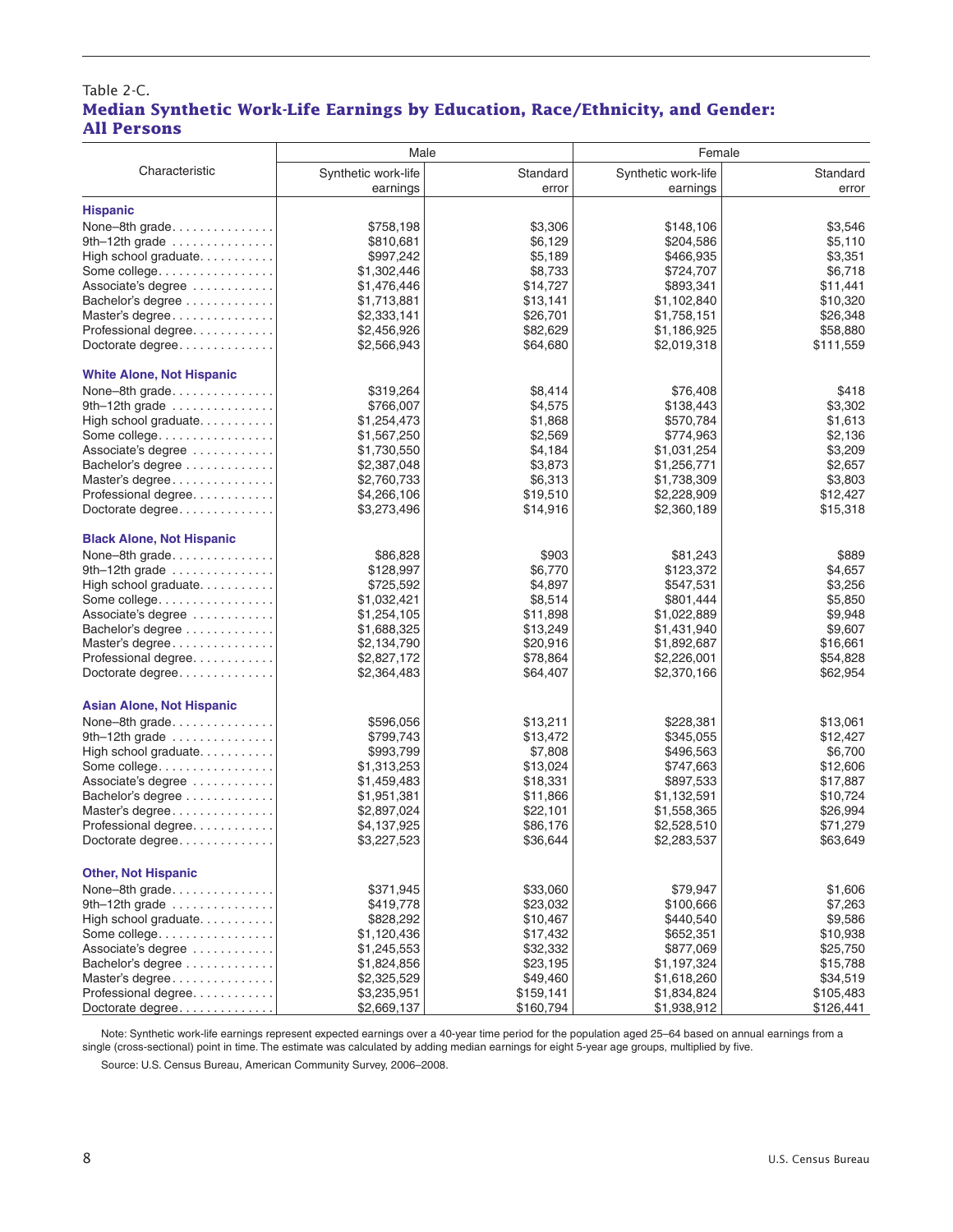

In Figure 4, colors represent different race/ethnicity groups while the dotted and solid lines represent females and males, respectively. The general pattern is that the dotted lines are often below the solid lines. What this tells us is that, particularly at lower levels of education, even women in the most advantaged race groups usually earn less than men in the most disadvantaged race groups. Asian women with at least a bachelor's degree are competitive with some male groups, but at no point do women's earnings come close to White or Asian men's earnings at the same education level.

Table 3 shows the ratio of each race/gender group's SWE to that of White males of the same education level for completed degrees. No group has a SWE estimate comparable to that of White men with the exception of Asian men with master's (who earn more) and professional degrees. Generally, Hispanic females have one of the lowest ratios when compared to White men with the same level of education. For those Hispanic females with professional degrees, they make as little as half of what their White male counterparts make.

For those whose highest level of education is a high school diploma, the difference between Black, Hispanic, or Asian work-life earnings is not as large as other education levels. Men in these race groups make between 75 percent and 80 percent, and women make between 60 percent and 65 percent of White men's earnings. However, for higher levels of education this is not the case. Asian men and women with a bachelor's degree or higher seem to find much greater returns to higher education than Black or Hispanic men and women.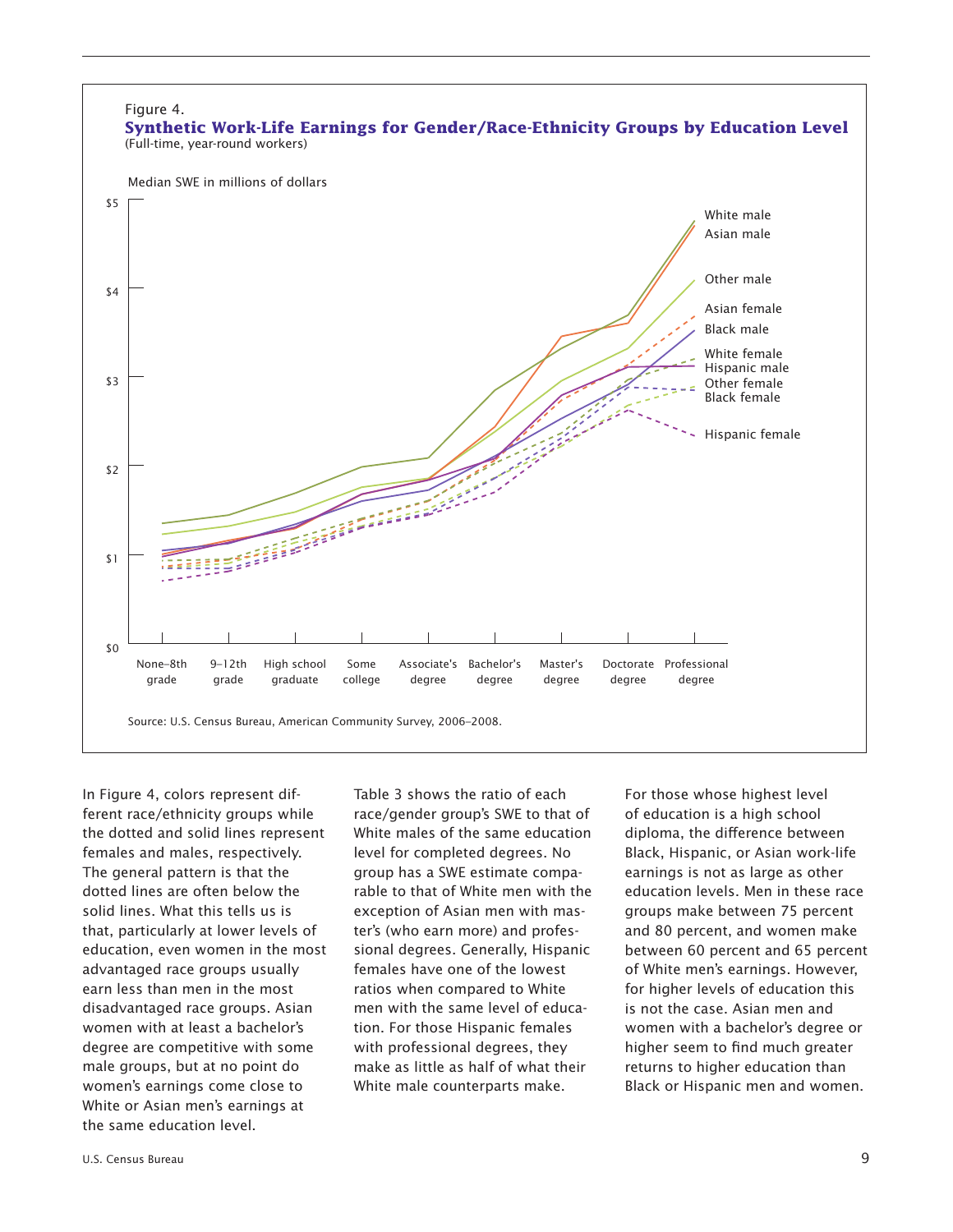#### Table 3. **Ratio of Synthetic Work-Life Earnings to White Males by Level of Education**

| Characteristic                                                      | High school<br>graduate | Bachelor's<br>dearee | Master's<br>degree | Professional<br>degree | Doctorate<br>degree |
|---------------------------------------------------------------------|-------------------------|----------------------|--------------------|------------------------|---------------------|
| <b>Female</b>                                                       |                         |                      |                    |                        |                     |
|                                                                     | 0.60                    | 0.60                 | 0.68               | 0.49                   | 0.71                |
| White alone, not Hispanic                                           | 0.70                    | 0.71                 | 0.71               | 0.67                   | 0.80                |
| Black alone, not Hispanic                                           | 0.63                    | 0.65                 | 0.70               | 0.60                   | 0.78                |
| Asian alone, not Hispanic                                           | 0.63                    | 0.72                 | 0.82               | 0.77                   | 0.85                |
| Other, not Hispanic                                                 | 0.67                    | 0.66                 | 0.67               | 0.61                   | 0.73                |
| <b>Male</b>                                                         |                         |                      |                    |                        |                     |
| $Hispanic. \ldots \ldots \ldots \ldots \ldots \ldots \ldots \ldots$ | 0.77                    | 0.73                 | 0.84               | 0.66                   | 0.84                |
| Black alone, not Hispanic                                           | 0.79                    | 0.74                 | 0.76               | 0.74                   | 0.79                |
| Asian alone, not Hispanic                                           | 0.76                    | 0.86                 | 1.04               | $*0.99$                | 0.98                |
|                                                                     | 0.87                    | 0.84                 | 0.89               | 0.86                   | 0.90                |

\* Group not significantly different from White males of same education level.

Source: U.S. Census Bureau, American Community Survey, 2006–2008.

#### **ESTIMATING THE IMPACT OF OTHER FACTORS ON SYNTHETIC WORK-LIFE EARNINGS ESTIMATES**

One of the main questions raised in an analysis such as this is the extent to which factors other than education play a role in the earnings of individuals. The cross-tabulation method employed to compute the SWE estimates requires that in each cell of the large age-by-gender-by-race/ethnicity tabulation, we have sufficient data cases to obtain reasonable estimates. A different approach to estimating the SWE is to develop a regression model to predict earnings, and then use the parameter values from the model to estimate an overall SWE. The regression results help to show the relative level of impact attributable to each of the three demographic factors of gender, race/ethnicity, and age. However, a second value of this approach is that it easily allows us to include other possible factors and assess their overall impact on the SWE estimate as well as the basic demographic factors.

Since the parameter values in the models represent dollars, one simple way to understand the overall impact of a given dimension is to look at the range of variability the

categories of a given factor provide in the estimate. Table 4, Model 2 represents the model based on the three demographic factors from the original SWE tabulation. For example, the range of the effect of gender is \$12,618 a year, since that is the male effect, holding all else constant. The range for race/ethnicity is somewhat smaller, since the largest single race/ethnicity parameter effect is for Hispanics at  $-$ \$6,285, holding all else constant.<sup>8</sup> The lowest age group of 25 to 29 has been used as the omitted category in the regressions; the remaining age categories have a range of up to \$13,051 (for people 45 to 49 years old). The actual variability in the age categories from 40 to 44 to 60 to 64 is relatively small, with a total range of about \$2,000 a year (\$13,051 minus \$11,078).

Returning to the main relationship of this analysis, however, none of these demographic characteristics demonstrate the kind of variability in range that the education levels demonstrate. The parameters in Model 2 range from a low of –\$8,639 (none through eighth grade) to a high of \$64,753 (professional degrees), holding all else constant. The range across

the education variable is about \$72,000—over five times the range exhibited by the demographic factor of gender. Thus, from this simple evaluation of relative impact, it is clear that the demographic factors supplement, but do not displace education as a critical component in understanding variation in earnings.

Apart from the basic education/ earnings relationship we have estimated, and the contribution of demographic context factors such as gender, age, and race/ethnicity, there are other additional factors that might mediate the earnings of individuals. In this last section we look at three additional factors for their possible impact on earnings citizenship status, English language ability, and geographic region of the country. Model 3 of Table 4 shows the results of inclusion of these three additional factors and their relative impact on estimated earnings for the full-time, yearround worker population. These results are graphically depicted in Figure 5, showing both the relative effect of various variables and the changes that result in overall impact, as demographic and other characteristics are added to the basic education/earnings model.

<sup>8</sup> Not statistically different from the Black coefficient of –\$6003.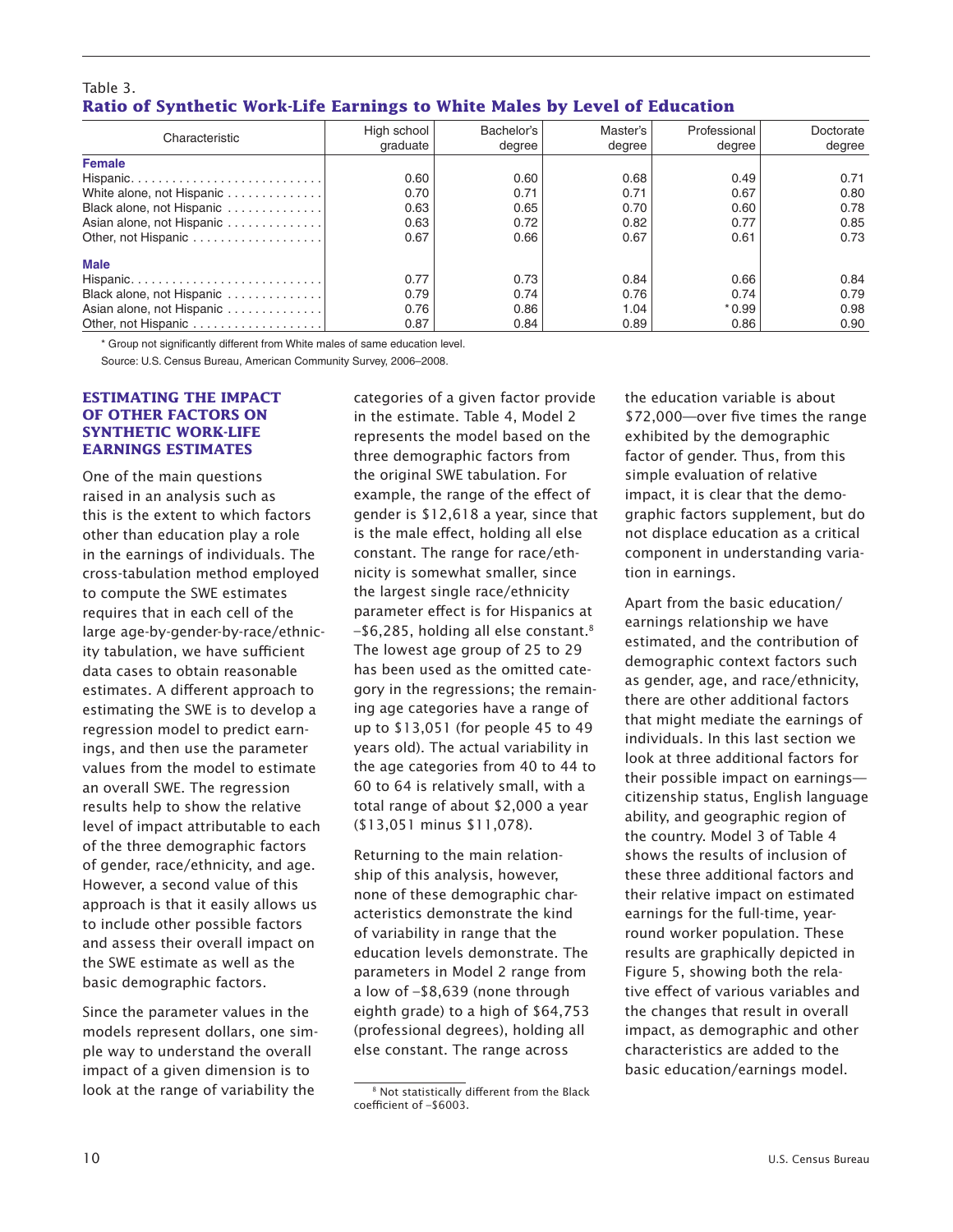| Standard<br>Standard<br>Standard<br>Parameter<br>Model 2 <sup>1</sup><br>Model $11$<br>Model $31$<br>error<br>error<br>error<br>$Intercept. \ldots \ldots \ldots \ldots \ldots \ldots \ldots$<br>\$34,170<br>\$1,125<br>\$19,935<br>\$148<br>\$15,747<br>\$82<br><b>Education</b><br>$-$10,873$<br>\$197<br>$-$ \$8,639<br>\$79<br>$-$4,494$<br>\$78<br>None-8th grade<br>9th-12th grade<br>$-$ \$6,512<br>\$185<br>$-$ \$5,379<br>\$63<br>$-$ \$4,281<br>\$61<br>(R)<br>(R)<br>High school graduate<br>(R)<br>(R)<br>(R)<br>(R)<br>\$6,278<br>\$289<br>\$6,902<br>\$51<br>\$6,261<br>\$39<br>Some college<br>\$163<br>Associate's degree<br>\$9,845<br>\$10,468<br>\$65<br>\$9,862<br>\$55<br>\$820<br>\$23,391<br>\$76<br>\$22,607<br>\$60<br>Bachelor's degree<br>\$22.861<br>\$89<br>\$82<br>\$35,679<br>\$745<br>\$35,318<br>\$34,276<br>Master's degree<br>\$269<br>\$69,213<br>\$832<br>\$64,753<br>\$263<br>\$63,643<br>Professional degree<br>\$582<br>\$51,019<br>\$346<br>\$303<br>Doctorate degree<br>\$54,600<br>\$50,313<br><b>Gender</b><br>\$12,618<br>\$34<br>\$12,741<br>\$37<br>(X)<br>(X)<br>(X)<br>(X)<br>(R)<br>(R)<br>(R)<br>(R)<br><b>Race/Ethnicity</b><br>$-$ \$6,285<br>\$142<br>$-$ \$3,415<br>\$68<br>Hispanic<br>(X)<br>(X)<br>White alone, not Hispanic<br>(X)<br>(X)<br>(R)<br>(R)<br>(R)<br>(R)<br>Black alone, not Hispanic<br>(X)<br>(X)<br>$-$ \$6,003<br>\$143<br>\$56<br>$-$ \$5.757<br>(X)<br>(X)<br>$-$ \$2,152<br>\$164<br>$-$ \$760<br>\$127<br>Asian alone, not Hispanic<br>$-$ \$3,895<br>\$119<br>Other, not Hispanic<br>(X)<br>(X)<br>\$148<br>$-$4,383$<br>Age<br>25-29 years<br>(X)<br>(X)<br>(R)<br>(R)<br>(R)<br>(R)<br>(X)<br>\$62<br>(X)<br>\$5,267<br>\$60<br>\$5,337<br>30–34 years<br>(X)<br>(X)<br>\$9,845<br>\$63<br>\$9,782<br>\$63<br>35-39 years<br>(X)<br>\$11,796<br>\$103<br>\$11,687<br>\$57<br>40-44 years<br>(X)<br>\$63<br>(X)<br>(X)<br>\$13,051<br>\$114<br>\$12,808<br>\$66<br>(X)<br>(X)<br>\$12,793<br>\$128<br>\$12,499<br>50-54 years<br>\$12,007<br>\$118<br>\$66<br>55-59 years<br>(X)<br>(X)<br>\$11,691<br>(X)<br>(X)<br>\$137<br>\$77<br>60-64 years<br>\$11,078<br>\$10,625<br><b>Citizenship</b><br>(X)<br>(X)<br>(X)<br>(X)<br>(R)<br>(R)<br>Naturalized<br>(X)<br>(X)<br>(X)<br>(X)<br>\$1,210<br>\$77<br>(X)<br>(X)<br>(X)<br>\$85<br>(X)<br>$-$ \$2,446<br>Language<br>Speak English only<br>(X)<br>(X)<br>(X)<br>(X)<br>(R)<br>(R)<br>Speak English "very well"<br>(X)<br>(X)<br>(X)<br>(X)<br>$-$ \$989<br>\$66<br>(X)<br>Speak English less than "very well".<br>(X)<br>(X)<br>$-$ \$8,349<br>\$103<br>(X)<br><b>Region</b><br>(X)<br>(X)<br>\$8,503<br>\$102<br>(X)<br>(X)<br>Middle Atlantic<br>(X)<br>\$7,495<br>\$82<br>(X)<br>(X)<br>(X)<br>East North Central.<br>(X)<br>(X)<br>(X)<br>(X)<br>\$4,370<br>\$70<br>West North Central<br>(X)<br>(X)<br>(X)<br>\$1,073<br>\$96<br>(X)<br>\$70<br>South Atlantic<br>(X)<br>(X)<br>\$4,415<br>(X)<br>(X)<br>East South Central<br>(X)<br>(X)<br>(X)<br>(X)<br>(R)<br>(R)<br>West South Central<br>(X)<br>(X)<br>(X)<br>\$77<br>(X)<br>\$3,435<br>(X)<br>(X)<br>(X)<br>(X)<br>\$4,365<br>\$77<br>(X)<br>(X)<br>(X)<br>(X)<br>\$9,516<br>\$91<br>0.135<br>Variance explained<br>0.181<br>0.185 | Regression Models of Median Annual Earnings for the Full–Time, Year–Round Population |  |  |  |
|---------------------------------------------------------------------------------------------------------------------------------------------------------------------------------------------------------------------------------------------------------------------------------------------------------------------------------------------------------------------------------------------------------------------------------------------------------------------------------------------------------------------------------------------------------------------------------------------------------------------------------------------------------------------------------------------------------------------------------------------------------------------------------------------------------------------------------------------------------------------------------------------------------------------------------------------------------------------------------------------------------------------------------------------------------------------------------------------------------------------------------------------------------------------------------------------------------------------------------------------------------------------------------------------------------------------------------------------------------------------------------------------------------------------------------------------------------------------------------------------------------------------------------------------------------------------------------------------------------------------------------------------------------------------------------------------------------------------------------------------------------------------------------------------------------------------------------------------------------------------------------------------------------------------------------------------------------------------------------------------------------------------------------------------------------------------------------------------------------------------------------------------------------------------------------------------------------------------------------------------------------------------------------------------------------------------------------------------------------------------------------------------------------------------------------------------------------------------------------------------------------------------------------------------------------------------------------------------------------------------------------------------------------------------------------------------------------------------------------------------------------------------------------------------------------------------------------------------------------------------------------------------------------------------------------------------------------------------------------------------------------------------------------------------------------------------------------------------------------------------------------------------------------------------------------------------------------------------------------------|--------------------------------------------------------------------------------------|--|--|--|
|                                                                                                                                                                                                                                                                                                                                                                                                                                                                                                                                                                                                                                                                                                                                                                                                                                                                                                                                                                                                                                                                                                                                                                                                                                                                                                                                                                                                                                                                                                                                                                                                                                                                                                                                                                                                                                                                                                                                                                                                                                                                                                                                                                                                                                                                                                                                                                                                                                                                                                                                                                                                                                                                                                                                                                                                                                                                                                                                                                                                                                                                                                                                                                                                                                       |                                                                                      |  |  |  |
|                                                                                                                                                                                                                                                                                                                                                                                                                                                                                                                                                                                                                                                                                                                                                                                                                                                                                                                                                                                                                                                                                                                                                                                                                                                                                                                                                                                                                                                                                                                                                                                                                                                                                                                                                                                                                                                                                                                                                                                                                                                                                                                                                                                                                                                                                                                                                                                                                                                                                                                                                                                                                                                                                                                                                                                                                                                                                                                                                                                                                                                                                                                                                                                                                                       |                                                                                      |  |  |  |
|                                                                                                                                                                                                                                                                                                                                                                                                                                                                                                                                                                                                                                                                                                                                                                                                                                                                                                                                                                                                                                                                                                                                                                                                                                                                                                                                                                                                                                                                                                                                                                                                                                                                                                                                                                                                                                                                                                                                                                                                                                                                                                                                                                                                                                                                                                                                                                                                                                                                                                                                                                                                                                                                                                                                                                                                                                                                                                                                                                                                                                                                                                                                                                                                                                       |                                                                                      |  |  |  |
|                                                                                                                                                                                                                                                                                                                                                                                                                                                                                                                                                                                                                                                                                                                                                                                                                                                                                                                                                                                                                                                                                                                                                                                                                                                                                                                                                                                                                                                                                                                                                                                                                                                                                                                                                                                                                                                                                                                                                                                                                                                                                                                                                                                                                                                                                                                                                                                                                                                                                                                                                                                                                                                                                                                                                                                                                                                                                                                                                                                                                                                                                                                                                                                                                                       |                                                                                      |  |  |  |
|                                                                                                                                                                                                                                                                                                                                                                                                                                                                                                                                                                                                                                                                                                                                                                                                                                                                                                                                                                                                                                                                                                                                                                                                                                                                                                                                                                                                                                                                                                                                                                                                                                                                                                                                                                                                                                                                                                                                                                                                                                                                                                                                                                                                                                                                                                                                                                                                                                                                                                                                                                                                                                                                                                                                                                                                                                                                                                                                                                                                                                                                                                                                                                                                                                       |                                                                                      |  |  |  |
|                                                                                                                                                                                                                                                                                                                                                                                                                                                                                                                                                                                                                                                                                                                                                                                                                                                                                                                                                                                                                                                                                                                                                                                                                                                                                                                                                                                                                                                                                                                                                                                                                                                                                                                                                                                                                                                                                                                                                                                                                                                                                                                                                                                                                                                                                                                                                                                                                                                                                                                                                                                                                                                                                                                                                                                                                                                                                                                                                                                                                                                                                                                                                                                                                                       |                                                                                      |  |  |  |
|                                                                                                                                                                                                                                                                                                                                                                                                                                                                                                                                                                                                                                                                                                                                                                                                                                                                                                                                                                                                                                                                                                                                                                                                                                                                                                                                                                                                                                                                                                                                                                                                                                                                                                                                                                                                                                                                                                                                                                                                                                                                                                                                                                                                                                                                                                                                                                                                                                                                                                                                                                                                                                                                                                                                                                                                                                                                                                                                                                                                                                                                                                                                                                                                                                       |                                                                                      |  |  |  |
|                                                                                                                                                                                                                                                                                                                                                                                                                                                                                                                                                                                                                                                                                                                                                                                                                                                                                                                                                                                                                                                                                                                                                                                                                                                                                                                                                                                                                                                                                                                                                                                                                                                                                                                                                                                                                                                                                                                                                                                                                                                                                                                                                                                                                                                                                                                                                                                                                                                                                                                                                                                                                                                                                                                                                                                                                                                                                                                                                                                                                                                                                                                                                                                                                                       |                                                                                      |  |  |  |
|                                                                                                                                                                                                                                                                                                                                                                                                                                                                                                                                                                                                                                                                                                                                                                                                                                                                                                                                                                                                                                                                                                                                                                                                                                                                                                                                                                                                                                                                                                                                                                                                                                                                                                                                                                                                                                                                                                                                                                                                                                                                                                                                                                                                                                                                                                                                                                                                                                                                                                                                                                                                                                                                                                                                                                                                                                                                                                                                                                                                                                                                                                                                                                                                                                       |                                                                                      |  |  |  |
|                                                                                                                                                                                                                                                                                                                                                                                                                                                                                                                                                                                                                                                                                                                                                                                                                                                                                                                                                                                                                                                                                                                                                                                                                                                                                                                                                                                                                                                                                                                                                                                                                                                                                                                                                                                                                                                                                                                                                                                                                                                                                                                                                                                                                                                                                                                                                                                                                                                                                                                                                                                                                                                                                                                                                                                                                                                                                                                                                                                                                                                                                                                                                                                                                                       |                                                                                      |  |  |  |
|                                                                                                                                                                                                                                                                                                                                                                                                                                                                                                                                                                                                                                                                                                                                                                                                                                                                                                                                                                                                                                                                                                                                                                                                                                                                                                                                                                                                                                                                                                                                                                                                                                                                                                                                                                                                                                                                                                                                                                                                                                                                                                                                                                                                                                                                                                                                                                                                                                                                                                                                                                                                                                                                                                                                                                                                                                                                                                                                                                                                                                                                                                                                                                                                                                       |                                                                                      |  |  |  |
|                                                                                                                                                                                                                                                                                                                                                                                                                                                                                                                                                                                                                                                                                                                                                                                                                                                                                                                                                                                                                                                                                                                                                                                                                                                                                                                                                                                                                                                                                                                                                                                                                                                                                                                                                                                                                                                                                                                                                                                                                                                                                                                                                                                                                                                                                                                                                                                                                                                                                                                                                                                                                                                                                                                                                                                                                                                                                                                                                                                                                                                                                                                                                                                                                                       |                                                                                      |  |  |  |
|                                                                                                                                                                                                                                                                                                                                                                                                                                                                                                                                                                                                                                                                                                                                                                                                                                                                                                                                                                                                                                                                                                                                                                                                                                                                                                                                                                                                                                                                                                                                                                                                                                                                                                                                                                                                                                                                                                                                                                                                                                                                                                                                                                                                                                                                                                                                                                                                                                                                                                                                                                                                                                                                                                                                                                                                                                                                                                                                                                                                                                                                                                                                                                                                                                       |                                                                                      |  |  |  |
|                                                                                                                                                                                                                                                                                                                                                                                                                                                                                                                                                                                                                                                                                                                                                                                                                                                                                                                                                                                                                                                                                                                                                                                                                                                                                                                                                                                                                                                                                                                                                                                                                                                                                                                                                                                                                                                                                                                                                                                                                                                                                                                                                                                                                                                                                                                                                                                                                                                                                                                                                                                                                                                                                                                                                                                                                                                                                                                                                                                                                                                                                                                                                                                                                                       |                                                                                      |  |  |  |
|                                                                                                                                                                                                                                                                                                                                                                                                                                                                                                                                                                                                                                                                                                                                                                                                                                                                                                                                                                                                                                                                                                                                                                                                                                                                                                                                                                                                                                                                                                                                                                                                                                                                                                                                                                                                                                                                                                                                                                                                                                                                                                                                                                                                                                                                                                                                                                                                                                                                                                                                                                                                                                                                                                                                                                                                                                                                                                                                                                                                                                                                                                                                                                                                                                       |                                                                                      |  |  |  |
|                                                                                                                                                                                                                                                                                                                                                                                                                                                                                                                                                                                                                                                                                                                                                                                                                                                                                                                                                                                                                                                                                                                                                                                                                                                                                                                                                                                                                                                                                                                                                                                                                                                                                                                                                                                                                                                                                                                                                                                                                                                                                                                                                                                                                                                                                                                                                                                                                                                                                                                                                                                                                                                                                                                                                                                                                                                                                                                                                                                                                                                                                                                                                                                                                                       |                                                                                      |  |  |  |
|                                                                                                                                                                                                                                                                                                                                                                                                                                                                                                                                                                                                                                                                                                                                                                                                                                                                                                                                                                                                                                                                                                                                                                                                                                                                                                                                                                                                                                                                                                                                                                                                                                                                                                                                                                                                                                                                                                                                                                                                                                                                                                                                                                                                                                                                                                                                                                                                                                                                                                                                                                                                                                                                                                                                                                                                                                                                                                                                                                                                                                                                                                                                                                                                                                       |                                                                                      |  |  |  |
|                                                                                                                                                                                                                                                                                                                                                                                                                                                                                                                                                                                                                                                                                                                                                                                                                                                                                                                                                                                                                                                                                                                                                                                                                                                                                                                                                                                                                                                                                                                                                                                                                                                                                                                                                                                                                                                                                                                                                                                                                                                                                                                                                                                                                                                                                                                                                                                                                                                                                                                                                                                                                                                                                                                                                                                                                                                                                                                                                                                                                                                                                                                                                                                                                                       |                                                                                      |  |  |  |
|                                                                                                                                                                                                                                                                                                                                                                                                                                                                                                                                                                                                                                                                                                                                                                                                                                                                                                                                                                                                                                                                                                                                                                                                                                                                                                                                                                                                                                                                                                                                                                                                                                                                                                                                                                                                                                                                                                                                                                                                                                                                                                                                                                                                                                                                                                                                                                                                                                                                                                                                                                                                                                                                                                                                                                                                                                                                                                                                                                                                                                                                                                                                                                                                                                       |                                                                                      |  |  |  |
|                                                                                                                                                                                                                                                                                                                                                                                                                                                                                                                                                                                                                                                                                                                                                                                                                                                                                                                                                                                                                                                                                                                                                                                                                                                                                                                                                                                                                                                                                                                                                                                                                                                                                                                                                                                                                                                                                                                                                                                                                                                                                                                                                                                                                                                                                                                                                                                                                                                                                                                                                                                                                                                                                                                                                                                                                                                                                                                                                                                                                                                                                                                                                                                                                                       |                                                                                      |  |  |  |
|                                                                                                                                                                                                                                                                                                                                                                                                                                                                                                                                                                                                                                                                                                                                                                                                                                                                                                                                                                                                                                                                                                                                                                                                                                                                                                                                                                                                                                                                                                                                                                                                                                                                                                                                                                                                                                                                                                                                                                                                                                                                                                                                                                                                                                                                                                                                                                                                                                                                                                                                                                                                                                                                                                                                                                                                                                                                                                                                                                                                                                                                                                                                                                                                                                       |                                                                                      |  |  |  |
|                                                                                                                                                                                                                                                                                                                                                                                                                                                                                                                                                                                                                                                                                                                                                                                                                                                                                                                                                                                                                                                                                                                                                                                                                                                                                                                                                                                                                                                                                                                                                                                                                                                                                                                                                                                                                                                                                                                                                                                                                                                                                                                                                                                                                                                                                                                                                                                                                                                                                                                                                                                                                                                                                                                                                                                                                                                                                                                                                                                                                                                                                                                                                                                                                                       |                                                                                      |  |  |  |
|                                                                                                                                                                                                                                                                                                                                                                                                                                                                                                                                                                                                                                                                                                                                                                                                                                                                                                                                                                                                                                                                                                                                                                                                                                                                                                                                                                                                                                                                                                                                                                                                                                                                                                                                                                                                                                                                                                                                                                                                                                                                                                                                                                                                                                                                                                                                                                                                                                                                                                                                                                                                                                                                                                                                                                                                                                                                                                                                                                                                                                                                                                                                                                                                                                       |                                                                                      |  |  |  |
|                                                                                                                                                                                                                                                                                                                                                                                                                                                                                                                                                                                                                                                                                                                                                                                                                                                                                                                                                                                                                                                                                                                                                                                                                                                                                                                                                                                                                                                                                                                                                                                                                                                                                                                                                                                                                                                                                                                                                                                                                                                                                                                                                                                                                                                                                                                                                                                                                                                                                                                                                                                                                                                                                                                                                                                                                                                                                                                                                                                                                                                                                                                                                                                                                                       |                                                                                      |  |  |  |
|                                                                                                                                                                                                                                                                                                                                                                                                                                                                                                                                                                                                                                                                                                                                                                                                                                                                                                                                                                                                                                                                                                                                                                                                                                                                                                                                                                                                                                                                                                                                                                                                                                                                                                                                                                                                                                                                                                                                                                                                                                                                                                                                                                                                                                                                                                                                                                                                                                                                                                                                                                                                                                                                                                                                                                                                                                                                                                                                                                                                                                                                                                                                                                                                                                       |                                                                                      |  |  |  |
|                                                                                                                                                                                                                                                                                                                                                                                                                                                                                                                                                                                                                                                                                                                                                                                                                                                                                                                                                                                                                                                                                                                                                                                                                                                                                                                                                                                                                                                                                                                                                                                                                                                                                                                                                                                                                                                                                                                                                                                                                                                                                                                                                                                                                                                                                                                                                                                                                                                                                                                                                                                                                                                                                                                                                                                                                                                                                                                                                                                                                                                                                                                                                                                                                                       |                                                                                      |  |  |  |
|                                                                                                                                                                                                                                                                                                                                                                                                                                                                                                                                                                                                                                                                                                                                                                                                                                                                                                                                                                                                                                                                                                                                                                                                                                                                                                                                                                                                                                                                                                                                                                                                                                                                                                                                                                                                                                                                                                                                                                                                                                                                                                                                                                                                                                                                                                                                                                                                                                                                                                                                                                                                                                                                                                                                                                                                                                                                                                                                                                                                                                                                                                                                                                                                                                       |                                                                                      |  |  |  |
|                                                                                                                                                                                                                                                                                                                                                                                                                                                                                                                                                                                                                                                                                                                                                                                                                                                                                                                                                                                                                                                                                                                                                                                                                                                                                                                                                                                                                                                                                                                                                                                                                                                                                                                                                                                                                                                                                                                                                                                                                                                                                                                                                                                                                                                                                                                                                                                                                                                                                                                                                                                                                                                                                                                                                                                                                                                                                                                                                                                                                                                                                                                                                                                                                                       |                                                                                      |  |  |  |
|                                                                                                                                                                                                                                                                                                                                                                                                                                                                                                                                                                                                                                                                                                                                                                                                                                                                                                                                                                                                                                                                                                                                                                                                                                                                                                                                                                                                                                                                                                                                                                                                                                                                                                                                                                                                                                                                                                                                                                                                                                                                                                                                                                                                                                                                                                                                                                                                                                                                                                                                                                                                                                                                                                                                                                                                                                                                                                                                                                                                                                                                                                                                                                                                                                       |                                                                                      |  |  |  |
|                                                                                                                                                                                                                                                                                                                                                                                                                                                                                                                                                                                                                                                                                                                                                                                                                                                                                                                                                                                                                                                                                                                                                                                                                                                                                                                                                                                                                                                                                                                                                                                                                                                                                                                                                                                                                                                                                                                                                                                                                                                                                                                                                                                                                                                                                                                                                                                                                                                                                                                                                                                                                                                                                                                                                                                                                                                                                                                                                                                                                                                                                                                                                                                                                                       |                                                                                      |  |  |  |
|                                                                                                                                                                                                                                                                                                                                                                                                                                                                                                                                                                                                                                                                                                                                                                                                                                                                                                                                                                                                                                                                                                                                                                                                                                                                                                                                                                                                                                                                                                                                                                                                                                                                                                                                                                                                                                                                                                                                                                                                                                                                                                                                                                                                                                                                                                                                                                                                                                                                                                                                                                                                                                                                                                                                                                                                                                                                                                                                                                                                                                                                                                                                                                                                                                       |                                                                                      |  |  |  |
|                                                                                                                                                                                                                                                                                                                                                                                                                                                                                                                                                                                                                                                                                                                                                                                                                                                                                                                                                                                                                                                                                                                                                                                                                                                                                                                                                                                                                                                                                                                                                                                                                                                                                                                                                                                                                                                                                                                                                                                                                                                                                                                                                                                                                                                                                                                                                                                                                                                                                                                                                                                                                                                                                                                                                                                                                                                                                                                                                                                                                                                                                                                                                                                                                                       |                                                                                      |  |  |  |
|                                                                                                                                                                                                                                                                                                                                                                                                                                                                                                                                                                                                                                                                                                                                                                                                                                                                                                                                                                                                                                                                                                                                                                                                                                                                                                                                                                                                                                                                                                                                                                                                                                                                                                                                                                                                                                                                                                                                                                                                                                                                                                                                                                                                                                                                                                                                                                                                                                                                                                                                                                                                                                                                                                                                                                                                                                                                                                                                                                                                                                                                                                                                                                                                                                       |                                                                                      |  |  |  |
|                                                                                                                                                                                                                                                                                                                                                                                                                                                                                                                                                                                                                                                                                                                                                                                                                                                                                                                                                                                                                                                                                                                                                                                                                                                                                                                                                                                                                                                                                                                                                                                                                                                                                                                                                                                                                                                                                                                                                                                                                                                                                                                                                                                                                                                                                                                                                                                                                                                                                                                                                                                                                                                                                                                                                                                                                                                                                                                                                                                                                                                                                                                                                                                                                                       |                                                                                      |  |  |  |
|                                                                                                                                                                                                                                                                                                                                                                                                                                                                                                                                                                                                                                                                                                                                                                                                                                                                                                                                                                                                                                                                                                                                                                                                                                                                                                                                                                                                                                                                                                                                                                                                                                                                                                                                                                                                                                                                                                                                                                                                                                                                                                                                                                                                                                                                                                                                                                                                                                                                                                                                                                                                                                                                                                                                                                                                                                                                                                                                                                                                                                                                                                                                                                                                                                       |                                                                                      |  |  |  |
|                                                                                                                                                                                                                                                                                                                                                                                                                                                                                                                                                                                                                                                                                                                                                                                                                                                                                                                                                                                                                                                                                                                                                                                                                                                                                                                                                                                                                                                                                                                                                                                                                                                                                                                                                                                                                                                                                                                                                                                                                                                                                                                                                                                                                                                                                                                                                                                                                                                                                                                                                                                                                                                                                                                                                                                                                                                                                                                                                                                                                                                                                                                                                                                                                                       |                                                                                      |  |  |  |
|                                                                                                                                                                                                                                                                                                                                                                                                                                                                                                                                                                                                                                                                                                                                                                                                                                                                                                                                                                                                                                                                                                                                                                                                                                                                                                                                                                                                                                                                                                                                                                                                                                                                                                                                                                                                                                                                                                                                                                                                                                                                                                                                                                                                                                                                                                                                                                                                                                                                                                                                                                                                                                                                                                                                                                                                                                                                                                                                                                                                                                                                                                                                                                                                                                       |                                                                                      |  |  |  |
|                                                                                                                                                                                                                                                                                                                                                                                                                                                                                                                                                                                                                                                                                                                                                                                                                                                                                                                                                                                                                                                                                                                                                                                                                                                                                                                                                                                                                                                                                                                                                                                                                                                                                                                                                                                                                                                                                                                                                                                                                                                                                                                                                                                                                                                                                                                                                                                                                                                                                                                                                                                                                                                                                                                                                                                                                                                                                                                                                                                                                                                                                                                                                                                                                                       |                                                                                      |  |  |  |
|                                                                                                                                                                                                                                                                                                                                                                                                                                                                                                                                                                                                                                                                                                                                                                                                                                                                                                                                                                                                                                                                                                                                                                                                                                                                                                                                                                                                                                                                                                                                                                                                                                                                                                                                                                                                                                                                                                                                                                                                                                                                                                                                                                                                                                                                                                                                                                                                                                                                                                                                                                                                                                                                                                                                                                                                                                                                                                                                                                                                                                                                                                                                                                                                                                       |                                                                                      |  |  |  |
|                                                                                                                                                                                                                                                                                                                                                                                                                                                                                                                                                                                                                                                                                                                                                                                                                                                                                                                                                                                                                                                                                                                                                                                                                                                                                                                                                                                                                                                                                                                                                                                                                                                                                                                                                                                                                                                                                                                                                                                                                                                                                                                                                                                                                                                                                                                                                                                                                                                                                                                                                                                                                                                                                                                                                                                                                                                                                                                                                                                                                                                                                                                                                                                                                                       |                                                                                      |  |  |  |
|                                                                                                                                                                                                                                                                                                                                                                                                                                                                                                                                                                                                                                                                                                                                                                                                                                                                                                                                                                                                                                                                                                                                                                                                                                                                                                                                                                                                                                                                                                                                                                                                                                                                                                                                                                                                                                                                                                                                                                                                                                                                                                                                                                                                                                                                                                                                                                                                                                                                                                                                                                                                                                                                                                                                                                                                                                                                                                                                                                                                                                                                                                                                                                                                                                       |                                                                                      |  |  |  |
|                                                                                                                                                                                                                                                                                                                                                                                                                                                                                                                                                                                                                                                                                                                                                                                                                                                                                                                                                                                                                                                                                                                                                                                                                                                                                                                                                                                                                                                                                                                                                                                                                                                                                                                                                                                                                                                                                                                                                                                                                                                                                                                                                                                                                                                                                                                                                                                                                                                                                                                                                                                                                                                                                                                                                                                                                                                                                                                                                                                                                                                                                                                                                                                                                                       |                                                                                      |  |  |  |
|                                                                                                                                                                                                                                                                                                                                                                                                                                                                                                                                                                                                                                                                                                                                                                                                                                                                                                                                                                                                                                                                                                                                                                                                                                                                                                                                                                                                                                                                                                                                                                                                                                                                                                                                                                                                                                                                                                                                                                                                                                                                                                                                                                                                                                                                                                                                                                                                                                                                                                                                                                                                                                                                                                                                                                                                                                                                                                                                                                                                                                                                                                                                                                                                                                       |                                                                                      |  |  |  |
|                                                                                                                                                                                                                                                                                                                                                                                                                                                                                                                                                                                                                                                                                                                                                                                                                                                                                                                                                                                                                                                                                                                                                                                                                                                                                                                                                                                                                                                                                                                                                                                                                                                                                                                                                                                                                                                                                                                                                                                                                                                                                                                                                                                                                                                                                                                                                                                                                                                                                                                                                                                                                                                                                                                                                                                                                                                                                                                                                                                                                                                                                                                                                                                                                                       |                                                                                      |  |  |  |
|                                                                                                                                                                                                                                                                                                                                                                                                                                                                                                                                                                                                                                                                                                                                                                                                                                                                                                                                                                                                                                                                                                                                                                                                                                                                                                                                                                                                                                                                                                                                                                                                                                                                                                                                                                                                                                                                                                                                                                                                                                                                                                                                                                                                                                                                                                                                                                                                                                                                                                                                                                                                                                                                                                                                                                                                                                                                                                                                                                                                                                                                                                                                                                                                                                       |                                                                                      |  |  |  |
|                                                                                                                                                                                                                                                                                                                                                                                                                                                                                                                                                                                                                                                                                                                                                                                                                                                                                                                                                                                                                                                                                                                                                                                                                                                                                                                                                                                                                                                                                                                                                                                                                                                                                                                                                                                                                                                                                                                                                                                                                                                                                                                                                                                                                                                                                                                                                                                                                                                                                                                                                                                                                                                                                                                                                                                                                                                                                                                                                                                                                                                                                                                                                                                                                                       |                                                                                      |  |  |  |
|                                                                                                                                                                                                                                                                                                                                                                                                                                                                                                                                                                                                                                                                                                                                                                                                                                                                                                                                                                                                                                                                                                                                                                                                                                                                                                                                                                                                                                                                                                                                                                                                                                                                                                                                                                                                                                                                                                                                                                                                                                                                                                                                                                                                                                                                                                                                                                                                                                                                                                                                                                                                                                                                                                                                                                                                                                                                                                                                                                                                                                                                                                                                                                                                                                       |                                                                                      |  |  |  |

## Table 4.

(R) Reference group.

(X) Not applicable.

1 All estimates are significant at the p<.05 level.

Note: Median earnings shown for the population aged 25–64, not the total population.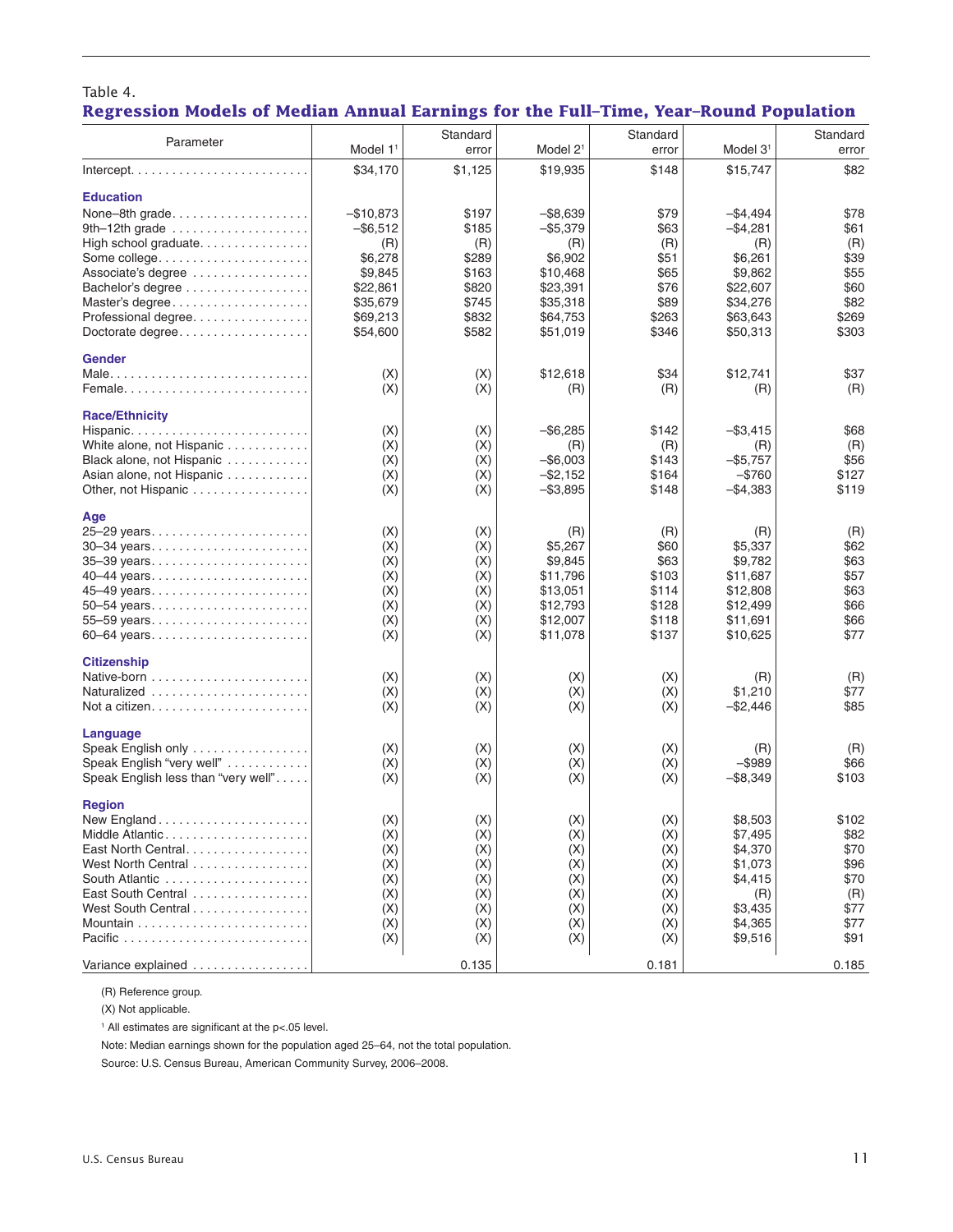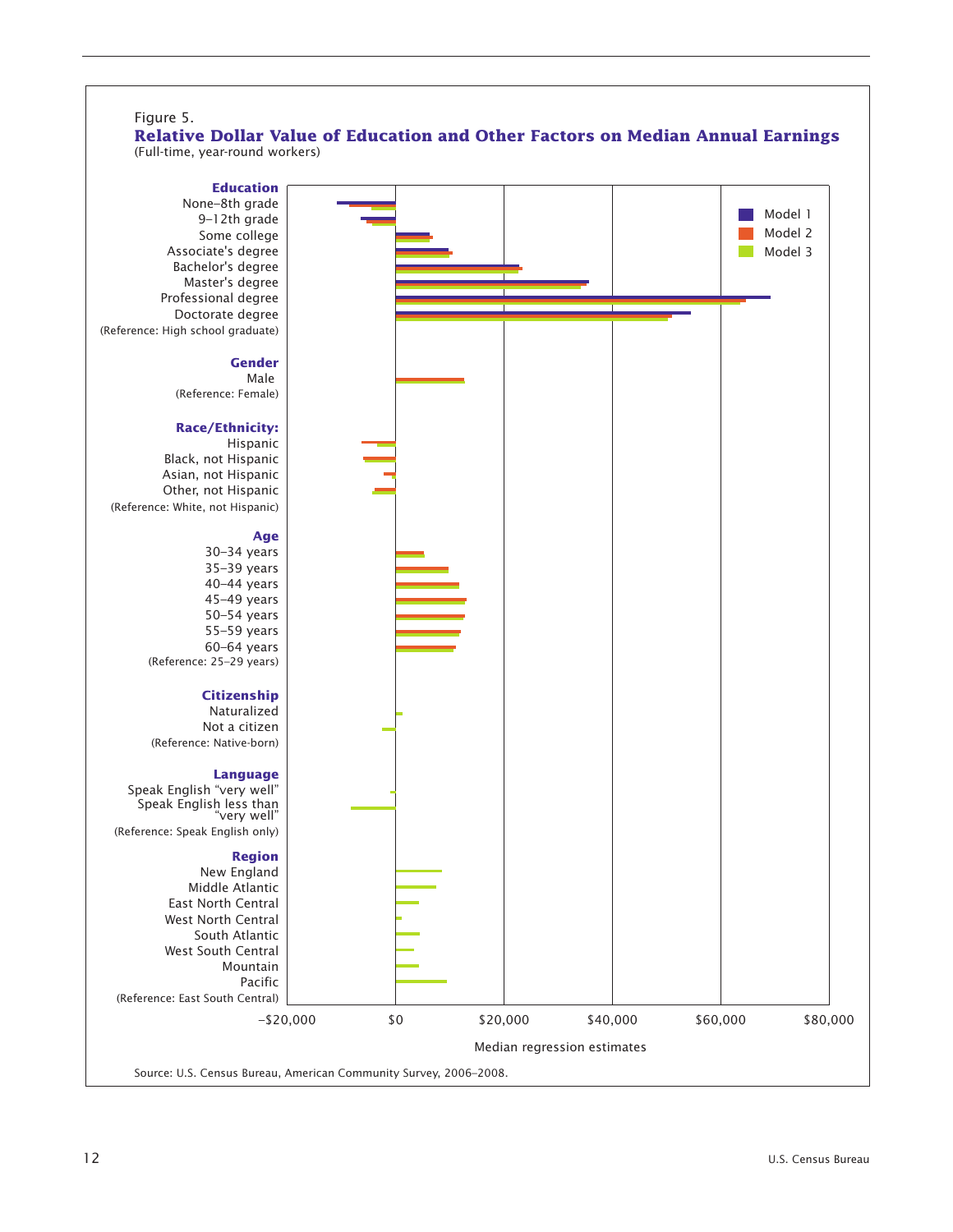While all of these factors are highly significant, they add only a small amount to the explained variance in the model—these results are likely a function of the extremely large sample size of the model. Naturalized citizens see a small yearly increase over native-born persons (\$1,210), holding other factors constant, but persons who are not citizens show a negative impact (–\$2,446).

The impact of English-speaking ability is sizable. People who speak a language other than English at home show a negative effect. Even those who report speaking another language at home, but who report that they speak English "very well" have a yearly impact of –\$989, holding other factors constant. Persons who report English ability below this level show a very large effect, with a yearly loss in earnings of –\$8,349, relative to persons who are English-only speakers.

Regional effects are also evident, with a range of \$9,516 across the nine census-defined divisions, holding other factors constant. In general, earnings are highest in the Pacific and New England, and lowest in the East South Central, controlling for the other factors in the model.

Taken as a whole, the results in Model 3 show that other factors beyond basic demographics can have a sizable impact on estimated lifetime earnings. However, as Figure 5 graphically shows, even the addition of these various factors dampen the impact of education only marginally. While effects for education levels are relatively small (and some negative) the impact of degrees, beginning with the bachelor's degree level, are substantial with most of them far larger than any of the other social, demographic, and geographic components in the model.

#### **SUMMARY**

How much money will any of us earn in our lifetime? The answer to that question is complex and uniquely individual, resting on a vast variety of conditions and factors, some of which may be purely circumstantial or random. The SWE estimates presented in this report do not act as a proscription of what one should come to expect in life. Instead, they constitute a defined analytic explanation and disaggregation of current earnings patterns, based on a large nationally representative sample.

The results of this analysis demonstrate that there is a clear and well-defined relationship between education and earnings, and that this relationship perseveres, even after considering a collection of other personal and geographic characteristics. When synthetically expanded across 40 years of a working life, the implications of varying educational levels can be quite large—literally millions of dollars in variation. While large variations are apparent across ascribed demographic dimensions of gender and race/ethnicity, the attainable dimension of education does, at some levels, exceed and overwhelm these other dimensions. Of course, other factors not considered in this report, such as occupation or time period, may also act to mediate the effects of education and, ultimately, the earnings that accrue over time. Because the focus of this analysis has been fundamentally focused on the impact of education, we have not introduced occupational effects.

#### **COMPUTATION ISSUES FOR SYNTHETIC WORK-LIFE EARNINGS ESTIMATES**

There are a number of technical and computational issues associated with the calculation of SWE.

Several are discussed here; others are detailed in the working paper on this topic (see footnote 6).

The SWE estimates were constructed by calculating medians within a basic, five-way cross-classification table. This consisted of a nine category education variable crossed by two genders; five race/ethnicity groups; and eight age groups for a total of 720 cells for each of the three work universes. An example of this calculation is provided earlier in the report under "Synthetic Work-Life Earnings Estimates" and discussed in detail in the previously cited working paper.

Standard errors for these estimates utilized the 80 replicate weight factors provided in the ACS dataset. A simple explanation of this method is that the replicate weights are used to compute 80 different estimates as well as their standard errors with slightly different weights each time (reflecting the complex sampling design of the survey). The average of these 80 estimates constitutes a better, less biased estimate than conventional direct estimation provides.<sup>9</sup> Once medians were calculated for each cell, the values were multiplied by five and summed for each of the 8 age groups to represent a full life of earnings for that education level for each specific race/ethnicity by gender by work status group. These results are shown in Tables 2-A, 2-B, and 2-C.

Adding more variables to the model becomes too cumbersome for the tabular method. A regression method allowed us to explore more factors without encountering small cell size problems associated with a very large table.

<sup>&</sup>lt;sup>9</sup> See Chapter 12 of the Design and Methodology Report for more information at <www.census.gov/acs/www/SBasics /desgn\_meth.htm>.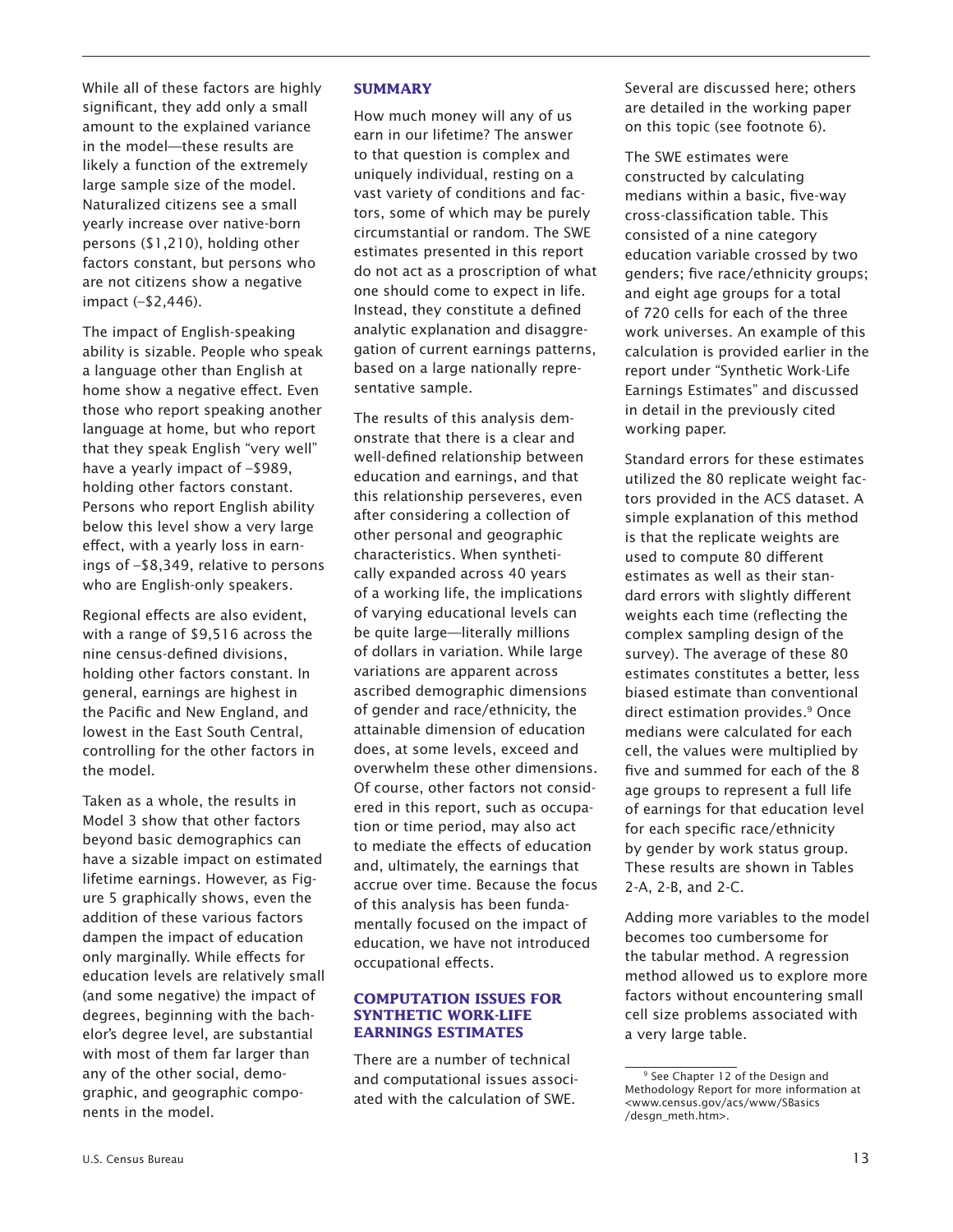The regression modeling of earnings used the SAS QUANTREG procedure to produce coefficients at the 50th percentile and take into account the replicate weights and complex sampling design of the ACS. These models were estimated using dummy variables for each category of each variable. Model 1 accounts for the basic relationship between education and earnings only. Model 2 adds gender, race/ ethnicity, and age to mimic the estimates produced in the tabular method. Model 3 takes everything in Model 2 then adds citizenship, English-speaking ability, and geographic location.

#### **SOURCE OF THE DATA**

Estimates in this report are from the ACS, 2006 to 2008. The population represented (the population universe) in the 2006 to 2008 ACS includes both the household and the group quarters populations (that is, the resident population). The group quarters population consists of the institutionalized population (such as people in correctional institutions or nursing homes) and the noninstitutionalized population (most of whom are in college dormitories).

#### **ACCURACY OF THE ESTIMATES**

Statistics from sample surveys are subject to sampling error and nonsampling error. All comparisons presented in this report have taken sampling error into account and are significant at the 90 percent confidence level. This means the 90 percent confidence interval for the difference between estimates being compared does not include zero. Nonsampling error in surveys

may be attributed to a variety of sources, such as how the survey was designed, how respondents interpret questions, how able and willing respondents are to provide correct answers, and how accurately answers are coded and classified. To minimize these errors, the Census Bureau employs quality control procedures in sample selection, the wording of questions, interviewing, coding, data processing, and data analysis.

The final ACS population estimates are adjusted in the weighting procedure for coverage error by controlling specific survey estimates to independent population controls by sex, age, race, and Hispanic origin. This weighting partially corrects for bias due to over- or undercoverage, but biases may still be present, for example, when people who were missed differ from those interviewed in ways other than sex, age, race, and Hispanic origin. How this weighting procedure affects other variables in the survey is not precisely known. All of these considerations affect comparisons across different surveys or data sources. For information on sampling and estimation methods, confidentiality protection, and sampling and nonsampling errors, please see the "2006–2008 ACS 3-Year Accuracy of the Data" document located at <www.census.gov/acs/www /Downloads/data\_documentation /Accuracy/accuracy2006- 2008ACS3-Year.pdf>.

#### **FOR MORE INFORMATION**

Further information from the 2006 to 2008 ACS is available from the American FactFinder on the Census Bureau's Web site at

<http://factfinder.census.gov /home/saff/main.html? lang=en>.

Measures of ACS quality including sample size and number of interviews, response and nonresponse rates, coverage rates, and item allocation rates are available at <www.census.gov /acs/www/methodology /sample\_size\_and\_data\_quality/>.

Additional information about educational attainment is available on the Census Bureau's Web site at <www.census.gov/hhes/socdemo /education/index.html>.

#### **CONTACT**

Contact the U.S. Census Bureau Customer Services Center at 1-800-923-8282 (toll free) or visit <ask.census.gov> for further information.

#### **SUGGESTED CITATION**

Julian, Tiffany A. and Robert A. Kominski. 2011. "Education and Synthetic Work-Life Earnings Estimates." *American Community Survey Reports*, ACS-14. U.S. Census Bureau, Washington, DC.

#### **USER COMMENTS**

The Census Bureau welcomes the comments and advice of users of our data and reports. Please send comments and suggestions to:

Chief, Housing and Household Economic Statistics Division U.S. Census Bureau Washington, DC 20233-8500